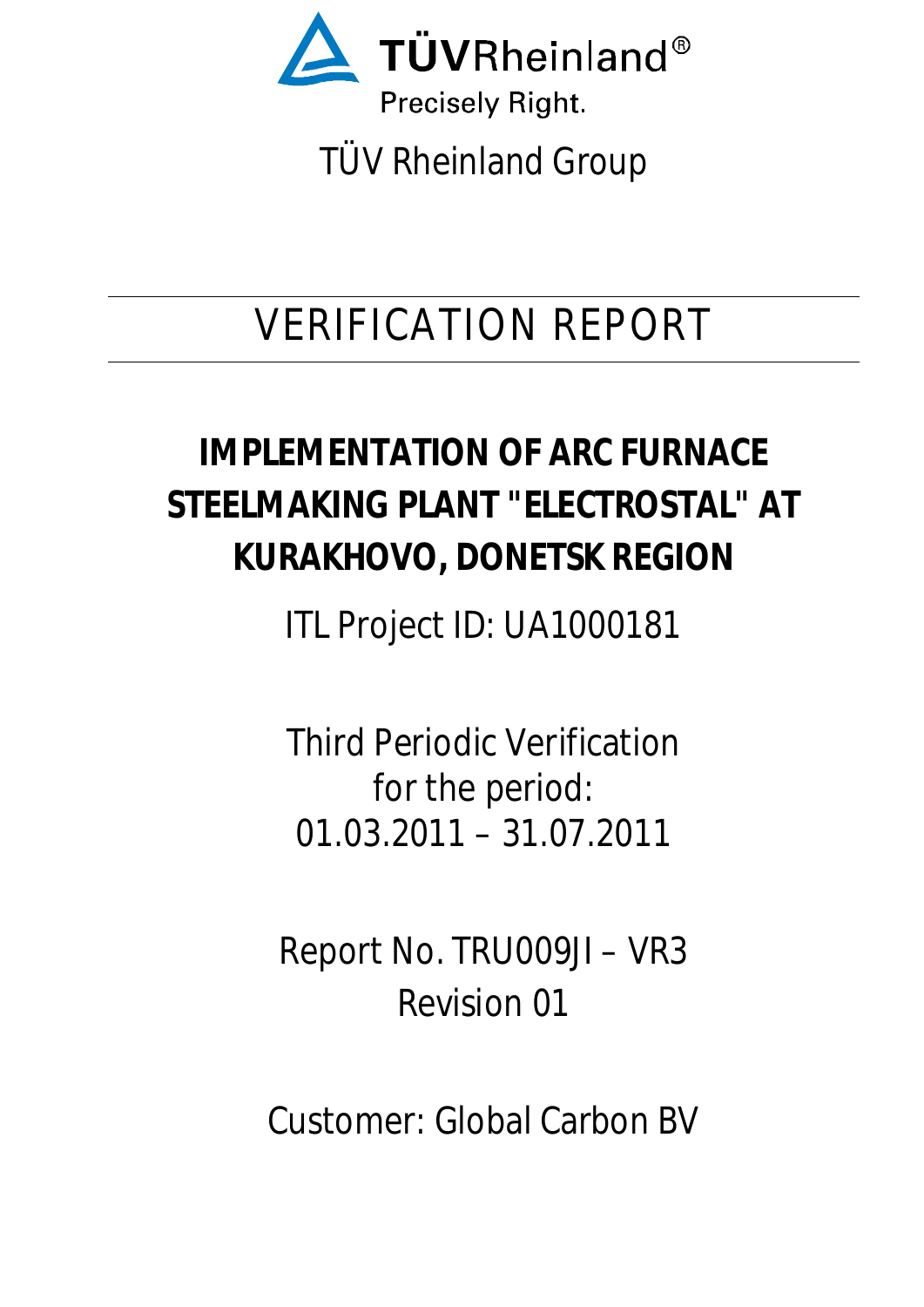

# **VERIFICATION REPORT**

| Date of first issue:<br>$22th$ of July 2011 | $1 - 4$<br>Project No.<br>UA1000181 | TUV Rheinland Ukraine LLC<br>Krasnoarmeyskaya Str. 77, |
|---------------------------------------------|-------------------------------------|--------------------------------------------------------|
| Executor:                                   | <b>Organizational Unit:</b>         | 4th floor<br>03150 Kiev                                |
| <b>TUV Rheinland Group</b>                  | TUV Rheinland Ukraine LLC           |                                                        |
| Customer:                                   | <b>Customer Ref.:</b>               |                                                        |
| <b>Global Carbon BV</b>                     | Denis Rzhanov                       |                                                        |
| $S_{I}$                                     |                                     |                                                        |

Summary:

TUV Rheinland Group/TUV Rheinland Ukraine LLC has performed the verification of emission reductions reported for the "Implementation of Arc Furnace Steelmaking Plant "Electrostal" at Kurakhovo, Donetsk Region" (ITL Project ID UA1000181) for the period from the 1<sup>st</sup> of March 2011 till the 31<sup>st</sup> of July 2011.

The purpose of verification is to assess the reductions in anthropogenic emissions by sources or enhancements of anthropogenic removals by sinks generated by a JI project and reported by the project participants through the monitoring report in accordance with paragraph 37 of the JI guidelines.

In our opinion, the greenhouse gas (GHG) emission reductions reported for the project in the monitoring report (Version 2.0) dated 10 of August 2011 are fairly stated and are accurate and free of material errors, omissions, or misstatements.

During the monitoring period the project has been implemented in accordance with the Project Design Document Version 2.0 dated 27th of May 2010.

The GHG emission reductions were calculated correctly on the basis of the approved monitoring plan contained in the Project Design Document Version 2.0 dated 27<sup>th</sup> of May 2010.

TUV Rheinland Group/TUV Rheinland Ukraine LLC is able to verify that the emission reductions from the "Implementation of Arc Furnace Steelmaking Plant "Electrostal" at Kurakhovo, Donetsk Region" during the period from the  $1<sup>st</sup>$  of March 2011 till the 31<sup>st</sup> of July 2011 amount to 143 885 tonnes of CO<sub>2</sub> equivalent.

| <b>Report No:</b>                                |          | <b>Subject Group:</b> |
|--------------------------------------------------|----------|-----------------------|
| TUROO9JI – VR3                                   |          | JI                    |
| <b>Report Title:</b>                             |          |                       |
| <b>IMPLEMENTATION OF ARC FURNACE STEELMAKING</b> |          |                       |
| PLANT "ELECTROSTAL" AT KURAKHOVO, DONETSK        |          |                       |
| <b>REGION</b>                                    |          |                       |
| Work carried out by:                             |          |                       |
| Irina Danilkina, Team Leader                     |          | $\iota\iota$          |
| <b>Dmitry Rakovich</b>                           |          |                       |
|                                                  |          |                       |
|                                                  |          | Windustrie Service    |
| Work verified by:                                |          |                       |
| Dr. Valeriy Yakubovskiy                          |          |                       |
|                                                  |          |                       |
|                                                  |          | W Rheinland Grou      |
| Date of this revision:                           | Rev. No: | Number of             |
| 17 <sup>th</sup> of August 2011                  | 02       | Pages:                |
|                                                  |          | 25                    |

No distribution without permission  $X$  from the client or responsible organizational unit  $\Box$  Restricted distribution

Unrestricted П distribution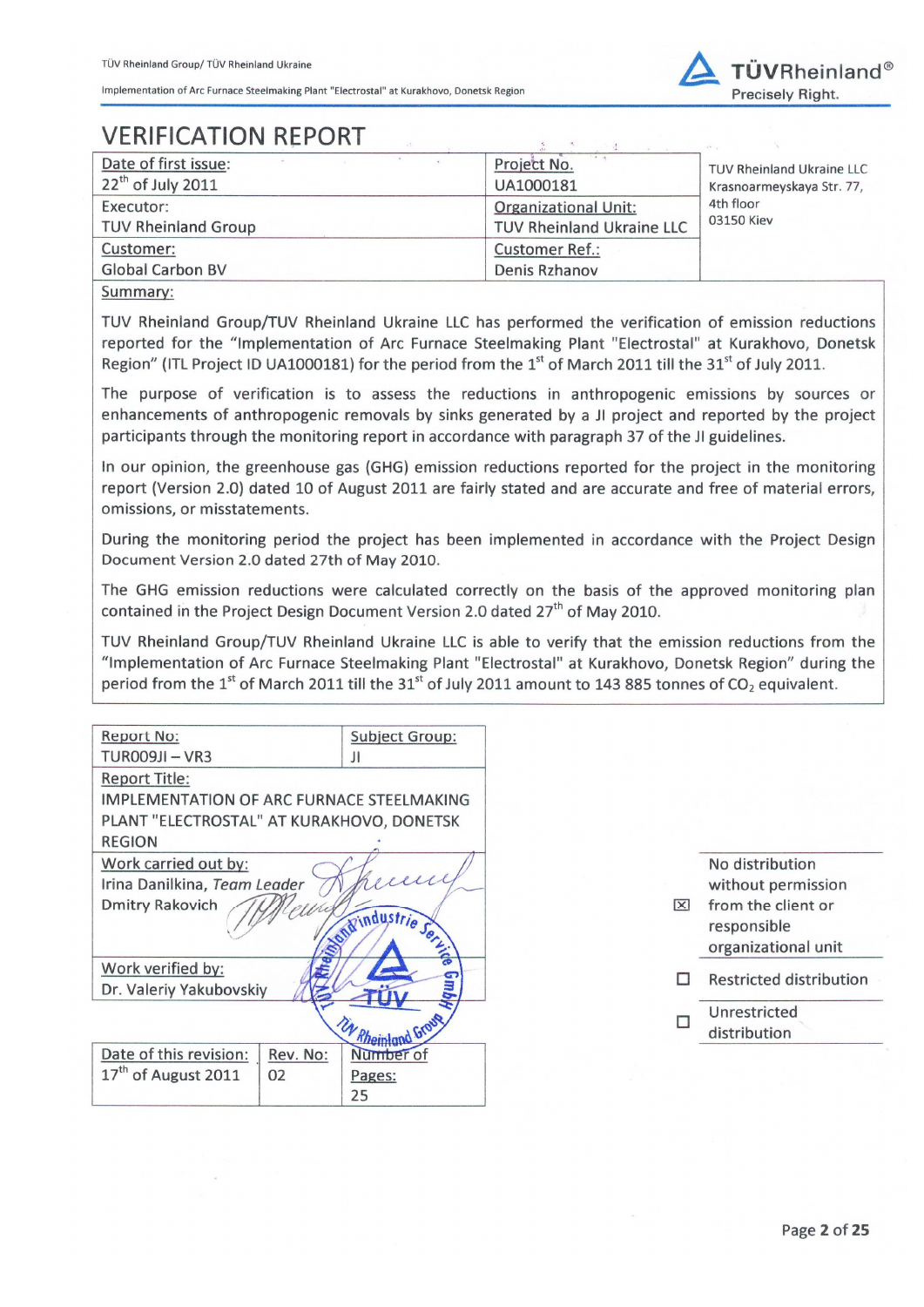

## **TABLE OF CONTENTS**

| 1.1 |  |
|-----|--|
| 1.2 |  |
| 1.3 |  |
| 1.4 |  |
|     |  |
| 2.1 |  |
| 2.2 |  |
| 2.3 |  |
| 2.4 |  |
|     |  |
| 3.1 |  |
| 3.2 |  |
| 3.3 |  |
| 3.4 |  |
| 3.5 |  |
|     |  |
|     |  |
|     |  |
|     |  |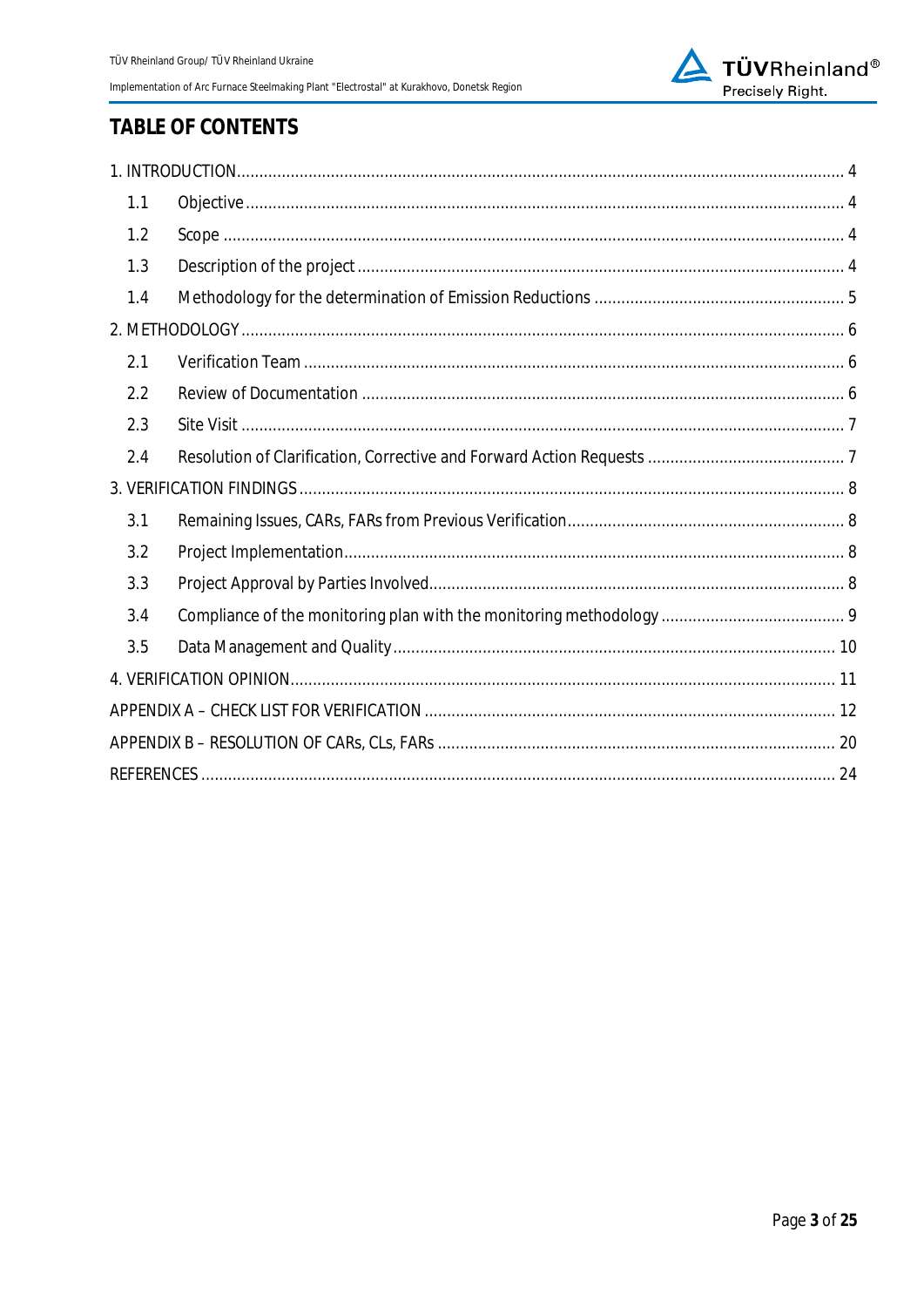

## **1. INTRODUCTION**

Global Carbon BV has commissioned TUV Rheinland Group/TUV Rheinland Ukraine LLC to carry out the verification and emission reductions reported for the "Implementation of Arc Furnace Steelmaking Plant "Electrostal" at Kurakhovo, Donetsk Region" (the project) in the period from the 1<sup>st</sup> of March 2011 till the 31<sup>th</sup> of July 2011. This report contains the findings from the verification and conclusion on the verified amount of emission reductions (verification opinion).

## **1.1 Objective**

Verification is the periodic independent review and *ex post* determination by an Independent Entity (IE) of the monitored reductions in GHG emissions that have occurred as a result of a Joint Implementation (JI) project activity during a defined verification period.

The purpose of verification is to assess the reductions in anthropogenic emissions by sources or enhancements of anthropogenic removals by sinks generated by a JI project and reported by the project participants through the monitoring report in accordance with paragraph 37 of the JI guidelines<sup>1</sup>.

The objective of this verification was to verify emission reductions reported for the "Implementation of Arc Furnace Steelmaking Plant "Electrostal" at Kurakhovo, Donetsk Region" for the period from 1<sup>st</sup> of March 2011 till the  $31<sup>th</sup>$  of July 2011.

TUV Rheinland is an accredited Designated Operational Entity (DOE) under the Clean Development Mechanism (CDM) and is a provisionally acting accredited independent entity under Joint Implementation (JI) scheme.

#### **1.2 Scope**

l

The scope of this verification is the assessment of:

- Project implementation in accordance with the Project Design Document (PDD);
- Compliance with the monitoring plan, including the revision of the monitoring plan;
- Calculation of emission reductions and expression of a conclusion with a reasonable level of assurance about whether the reported GHG emission reduction data are accurate and free of material errors, omissions, or misstatements;
- Quality and management of data and verification that reported GHG emission reductions data is sufficiently supported by evidence.

The verification is not meant to provide any consulting towards the Client. However, stated requests for clarifications and/or corrective actions may provide input for corrective actions in order to provide for more accurate future monitoring and reporting.

#### **1.3 Description of the project**

The project activity details are summarized below:

<sup>1</sup> http://unfccc.int/resource/docs/2005/cmp1/eng/08a02.pdf#page=2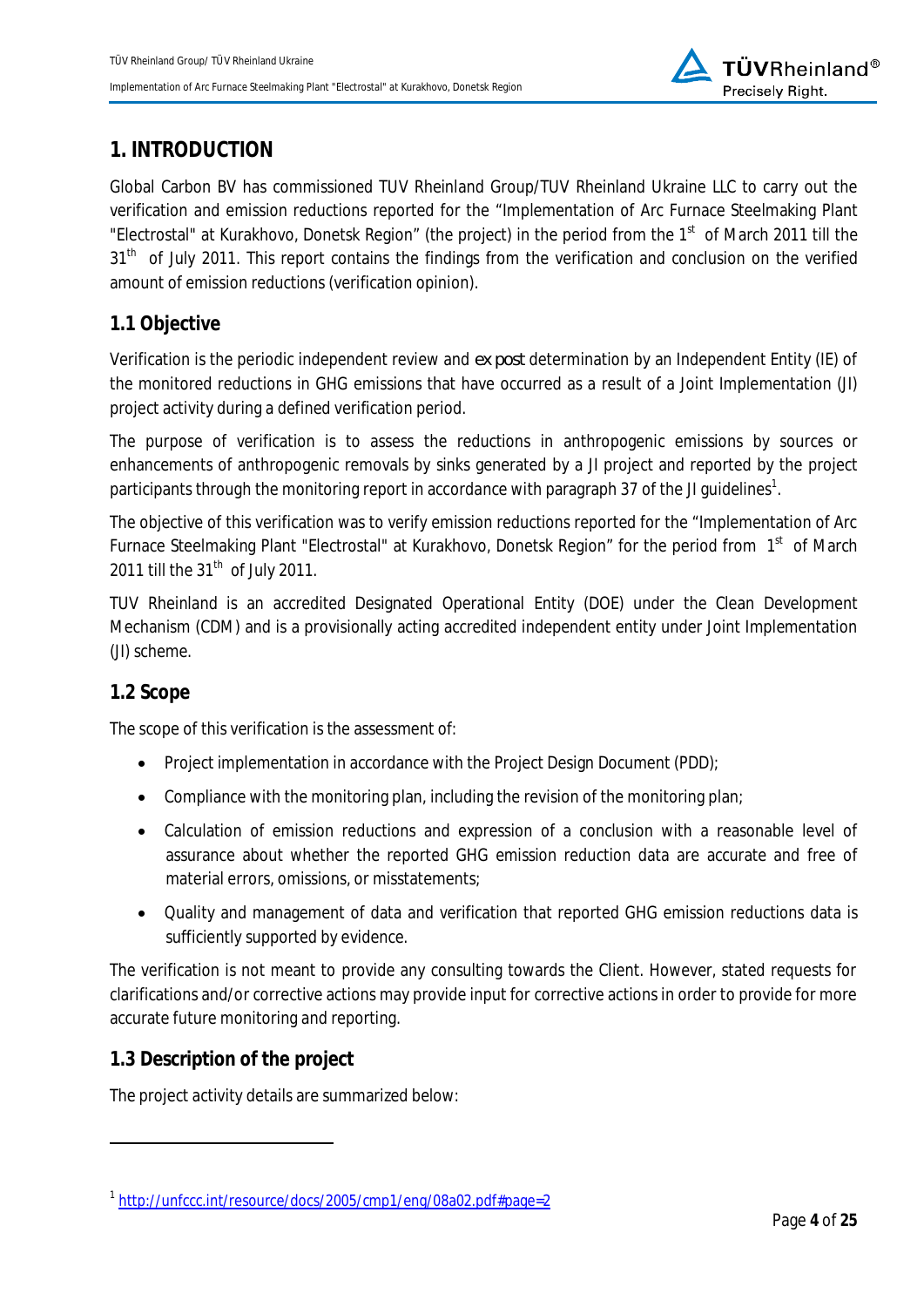

| Project Parties involved:                           | Ukraine (Host) and The Netherlands                                                                                           |
|-----------------------------------------------------|------------------------------------------------------------------------------------------------------------------------------|
| Title of the project:                               | Implementation of Arc Furnace Steelmaking Plant "Electrostal" at<br>Kurakhovo, Donetsk Region                                |
| <b>ITL Project ID:</b>                              | UA1000181                                                                                                                    |
| Baseline and monitoring<br>methodology:             | JI Specific Approach based on PDD ver.2.0 dated 27 <sup>th</sup> of May 2010                                                 |
| Project entity participant:                         | "Electrostal" Ltd, 70 Industrial zone, Kurakhovo, Donetsk region, 85612,<br>Ukraine                                          |
| Other project participants:                         | Global Carbon BV, Graadt van Roggenweg 328, Building D, 3531 AH<br>Utrecht, The Netherlands                                  |
| Location of the project:                            | Premises of the Electrostal Plant of the "Electrostal" Ltd, 70 Industrial<br>zone, Kurakhovo, Donetsk region, 85612, Ukraine |
| Crediting period of the<br>project:                 | From 01/04/2008 to 31/12/2012                                                                                                |
| Period verified in this report:                     | From 01/03/2011 to 31/07/2011                                                                                                |
| Period verified in previous<br>verification report: | From 01/06/2010 to 28/02/2011                                                                                                |

The purpose of this project is to reduce emissions of greenhouse gases by using modern technologies to improve steel production in the Ukraine. The project envisages the construction of a green field steel manufacturing plant, based on a modern electric arc furnace (EAF). The EAF installed allows production of steel from almost 100% scrap metal feedstock. The new production facility will use less carbon intensive method to produce steel than a typically used by the majority of existing Ukrainian enterprises. This will allow reducing of GHG emissions. The project is expected to generate 1 956 668 tonnes of  $CO<sub>2</sub>$  equivalent of emission reductions during the crediting period.

The project has been registered as Track 1 JI project with the PDD ver. 2.0 dated  $27<sup>th</sup>$  May 2010 (the PDD). The documentation on the project including the PDD, Approvals by the Parties Involved, Determination Report, Initial, First and Second Periodic Verification report is available at: http://ji.unfccc.int/JIITLProject/DB/4THB9WT0PK6F721UQA5H6PTHZEXT4C/details and at http://www.carbonunitsregistry.gov.ua/en/publication/content/781.htm

## **1.4 Methodology for the determination of Emission Reductions**

The emission reductions are calculated as the difference between baseline emissions and project emissions. The baseline emissions are calculated as the product of the steel produced by the project steelmaking plant and global baseline emission factor for steel produced. The global baseline emission factor for steel produced has been calculated and fixed *ex ante* in the PDD ver.2.0 dated 27<sup>th</sup> of May 2010.

The project emissions are calculated as the sum of GHG emissions associated with: electrodes consumption by EAF; oxygen consumption; electricity consumption by EAF and ladle furnace (LF); natural gas consumption; anthracite consumption; lime consumption; electrodes consumption by LF. For the calculation of project emissions the default emission factors for electrodes consumption, natural gas consumption, anthracite consumption and lime consumption provided by IPCC were used. Emission factor for electricity consumption has been sourced from Order of the National Environmental Investment Agency of Ukraine Nº 75 from 12.05.2011 for electricity consumption for 1st class consumers in 2011 year.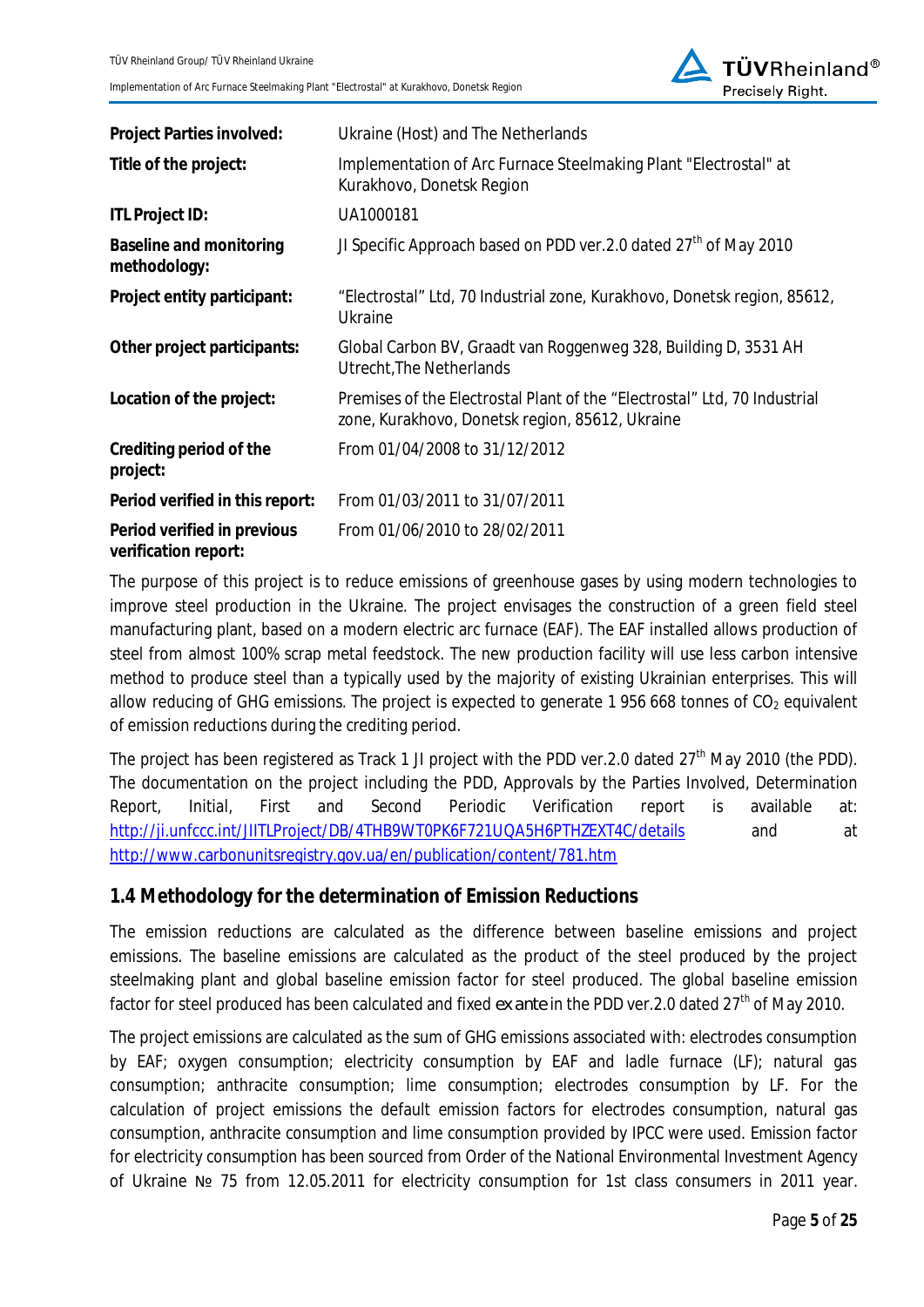

Emission factor for oxygen consumption has been conservatively calculated in the PDD and based on data from the Electrostal plant concerning electricity transferring level for oxygen production.

According to the PDD steel production levels for baseline and for the project scenario are considered to be the same.

## **2. METHODOLOGY**

The verification process has been carried out using TUV Rheinland internal procedures. In order to ensure transparency, a check-list for verification was customized for the project, according to the Joint Implementation Determination and Verification Manual Version 01, issued by the Joint Implementation Supervisory Committee at its 19<sup>th</sup> meeting on 04/12/2009. The check-list for verification shows, in a transparent manner, criteria (requirements) for verification and the results from verifying the identified criteria. The check-list for verification serves the following purposes:

- $\bullet$  It organizes details and clarifies the requirements a JI project is expected to meet;
- It ensures a transparent verification process where the verifier will document how a particular requirement has been verified and the result of the verification.

The completed check-list for verification is enclosed in Appendix A to this report.

The verification process (steps) taken include: desk review of the documentation, project site visit, interview with project participants, follow-up exchanges and resolution of outstanding issues.

### **2.1 Verification Team**

The work for this verification has been carried out by the following team:

| Role:                     | Name:               | Country        | Type of work   |               |           |                 |                     |                |
|---------------------------|---------------------|----------------|----------------|---------------|-----------|-----------------|---------------------|----------------|
|                           |                     |                | Review<br>Desk | Visit<br>Site | Reporting | vision<br>Super | Technical<br>Review | Input<br>Exper |
| Team Leader/JI Verifier   | Irina Danilkina     | Ukraine        | ☑              | ☑             |           | ☑               |                     |                |
| JI Verifier/Technical     | Dmitry Rakovich     | Ukraine        | ☑              | ⊻             | ☑         |                 |                     | ☑              |
| Expert                    |                     |                |                |               |           |                 |                     |                |
| <b>Technical Reviewer</b> | Valeriy Yakubovskiy | <b>Ukraine</b> |                |               |           |                 | ☑                   |                |

The duration of verification is as follows:

| Preparations and desk review: |  |  |
|-------------------------------|--|--|
|                               |  |  |

Preparations and desk review: From 21/07/2011 to 26/07/2011

Site visit and interviews: 26/07/2011

Reporting, Resolution of Issues, QA/QC: From 26/07/2011 to 15/08/2011

## **2.2 Review of Documentation**

Project participants provided TUV Rheinland all needs document for document review. The monitoring report version 1.0 dated 21/07/2011 [3] has been assessed as part of the verification. In addition, the project's Project Design Document [1] and project's determination report [2] as well as initial, first and second verification report [5,6] were also reviewed. Supporting documents, such as, technical reports [22-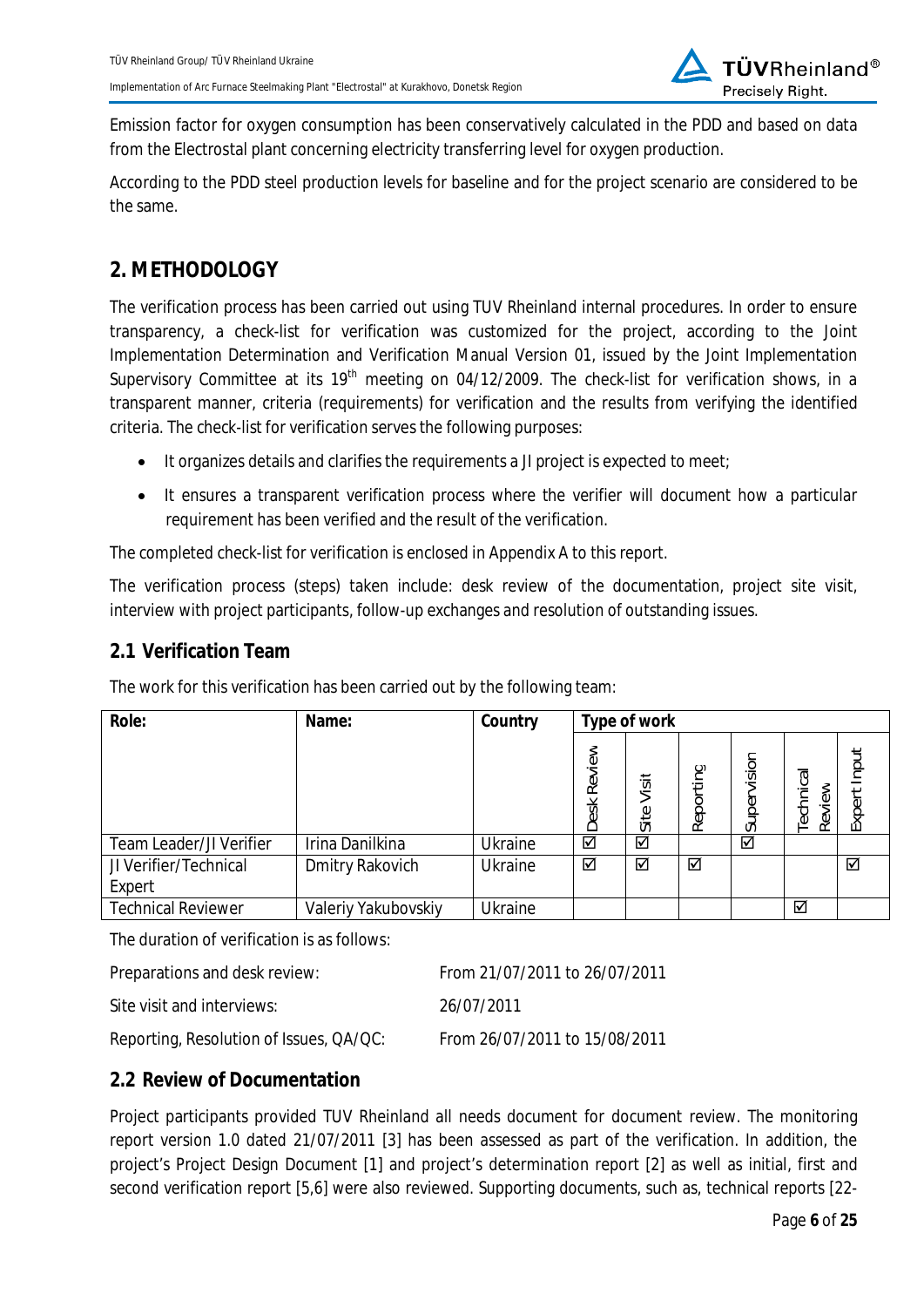

26] of the steelmaking plant, acceptance-transfer certificates [17-21] and meter passports with calibration protocols [10-16] etc. were available during the site visit.

Information and formulas provided in the monitoring report was compared with PDD and stated data sources.

To address TUV Rheinland corrective action and clarification requests, project participants revised the monitoring report and resubmitted it as version 2.0 dated 10/08/2011.

The verification findings presented in this report relate to the monitoring report versions 1.0 and 2.0 and project as described in the PDD ver. 2.0 dated  $27<sup>th</sup>$  of May 2010.

## **2.3 Site Visit**

The steel making plant of the "Electrostal" Ltd has been visited on the 26<sup>th</sup> of July 2011 by the TUV Rheinland Verification Team of Irina Danilkina and Dmitry Rakovich. Supporting documents related to the project were presented at the administrative office of "Electrostal" Ltd in Kurakhovo, Donetsk Region on that date. During this site visit, representatives of TUV Rheinland have interviewed key personnel of the plant and verified that during the monitoring period project has been operating as planned.

| Name                   | Organization and position                   | Topic of interview                |
|------------------------|---------------------------------------------|-----------------------------------|
| Anna Vilde             | Global Carbon BV, Project Developer         | Reporting and calculation of      |
|                        |                                             | emission reductions, data sources |
| Natalya Belskaya       | Global Carbon BV, Project Developer         | Reporting and calculation of      |
|                        |                                             | emission reductions, data sources |
| Yevgeniy Altukhov      | Global Carbon BV, Representative in South-  | Project management, site visit    |
|                        | <b>East Ukraine</b>                         |                                   |
| Denis Blinov           | Electrostal, Deputy Head of Plant           | QA/QC of the project, Project     |
|                        |                                             | management, Project               |
|                        |                                             | implementation, Personnel         |
|                        |                                             | training                          |
| <b>Alexander Serov</b> | Electrostal, Technical Department Head      | Operational reporting, logbooks,  |
|                        |                                             | plant visit, monitoring equipment |
| Valeriy Dmitrenko      | Electrostal, Energy Department Head         | Operational reporting, logbooks   |
| Nikanor Frolov         | Electrostal, Metrologist                    | Monitoring equipment              |
| Bondar S.V.            | Electrostal, Senior Foreman of CCM          | Preparation of the shipping yard  |
|                        |                                             | technical reports                 |
| Tatyana Isotova        | Electrostal, Certification Engineer         |                                   |
| Sergey Tolmachev       | Electrostal, Senior Foreman of EAF and LF   | Operational reporting, logbooks   |
| V.S. Hrapun            | Electrostal, Plant Electrician              | Operational reporting, logbooks   |
| A.M. Ushakov           | Electrostal, Head of Technical Control Unit | Operational reporting, logbooks   |
| A.D. Mladenov          | Electrostal, Head of Scrap Base             | Operational reporting, logbooks   |

The personnel interviewed are summarized in the table below:

## **2.4 Resolution of Clarification, Corrective and Forward Action Requests**

Where TUV Rheinland, in assessing the monitoring report and supporting documents, identifies issues that need to be corrected, clarified or improved with regard to the monitoring requirements, it should raise these issues and inform the project participants of these issues in the form of:

• Corrective action request (CAR), requesting the project participants to correct a mistake that is not in accordance with the monitoring plan;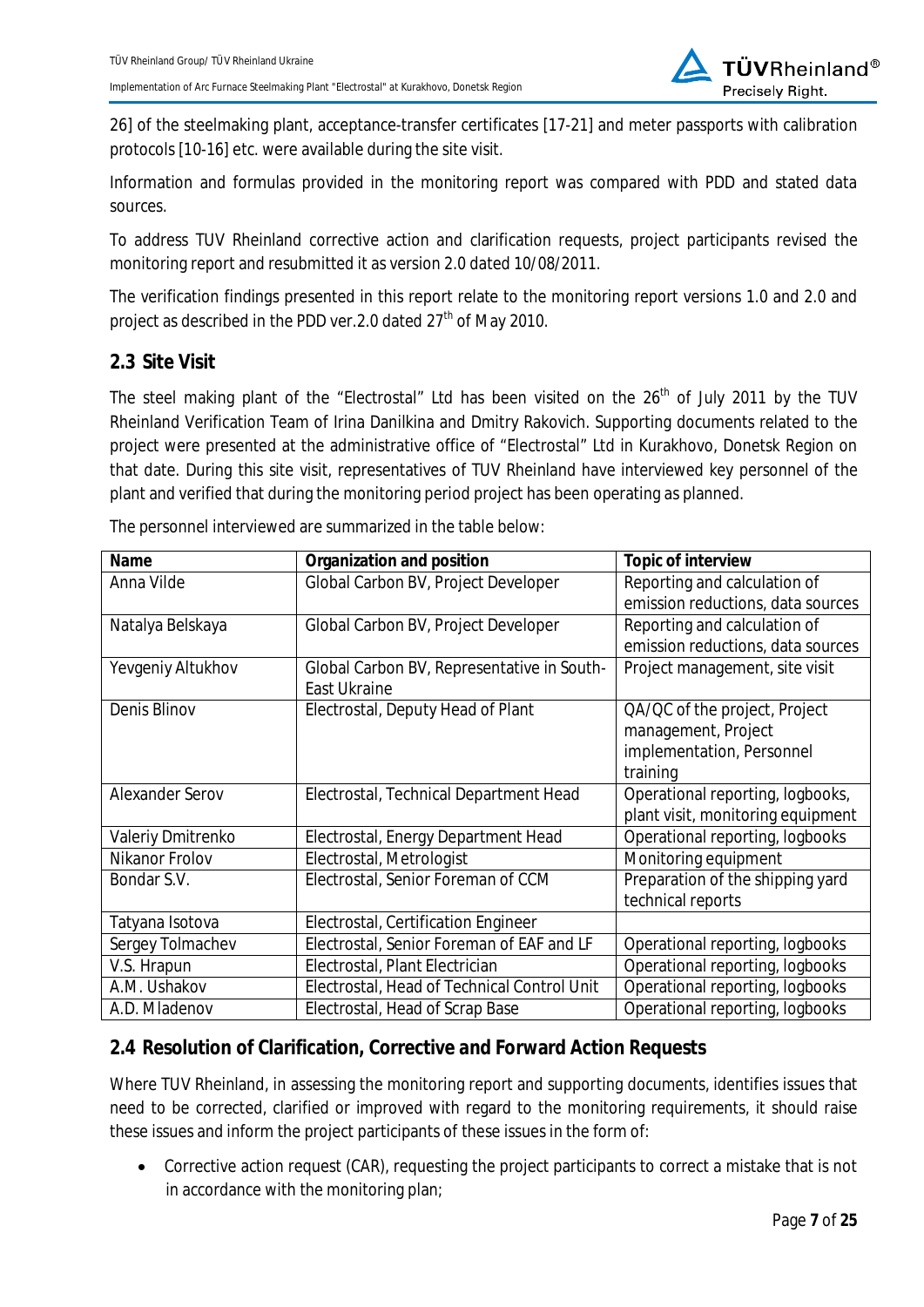

- Clarification request (CL), requesting the project participants to provide additional information for the AIE to assess compliance with the monitoring plan;
- Forward action request (FAR), informing the project participants of an issue, relating to the monitoring that needs to be reviewed during the next verification period.

The verification of the project resulted in 14 Corrective Action Requests and 1 Clarification Requests. There was no unresolved FARs from previous verification.

TUV Rheinland made an objective assessment as to whether the actions taken by the project participants and presented in Appendix B of this report satisfactorily resolve the issues raised and should concluded its findings of the verification.

## **3. VERIFICATION FINDINGS**

This section summarizes the findings from the verification of the emission reductions reported for the "Implementation of Arc Furnace Steelmaking Plant "Electrostal" at Kurakhovo, Donetsk Region" for the period from the  $1<sup>st</sup>$  of March 2011 till the  $31<sup>st</sup>$  of July 2011.

## **3.1 Remaining Issues, CARs, FARs from Previous Verification**

Not applicable as there were no remaining issues, CARs, FARs from previous verification.

### **3.2 Project Implementation**

The first melting at the Arc Furnace Steelmaking Plant "Electrostal" has been completed on the 2<sup>nd</sup> of March 2008. All necessary equipment for the operation of the plant has been installed before this date. Official commissioning of the plant has been performed on the 16<sup>th</sup> of December 2008 and the delay since the first melting has been explained by complexity of this bureaucratic procedure.

Therefore the project can be considered as implemented and its normal operation has been verified by the Verification Team on-site.

| Activity                     | Date in accordance with PDD | Actual date      |
|------------------------------|-----------------------------|------------------|
| Starting date of the project | 27 February 2006            | 27 February 2006 |
| First melting                | 2 March 2008                | 2 March 2008     |
| Official commissioning       |                             | 16 December 2008 |

The total emission reductions amount reported for the period from the 1<sup>st</sup> of March 2011 till the 31<sup>st</sup> of July 2011 was verified to be 143 885 tCO2e. The emission reductions are lower than that the emission reduction of 243 080 tCO2e predicted in the registered PDD, taking into account that the verification period is only 6 months of 2011. The lower emission reductions for the verification period are attributed to the lower demand for steel and financial difficulty with purchase initial material that has not been possible to predict exactly at the time PDD has been drafted.

The verifiers can confirm through the visual inspection that all physical features of the proposed JI project activity including data collecting and storage systems have been implemented, the project is completely operational and has been implemented as described in the PDD.

## **3.3 Project Approval by Parties Involved**

The project has been approved by the DFPs of the Parties Involved and documentation is available: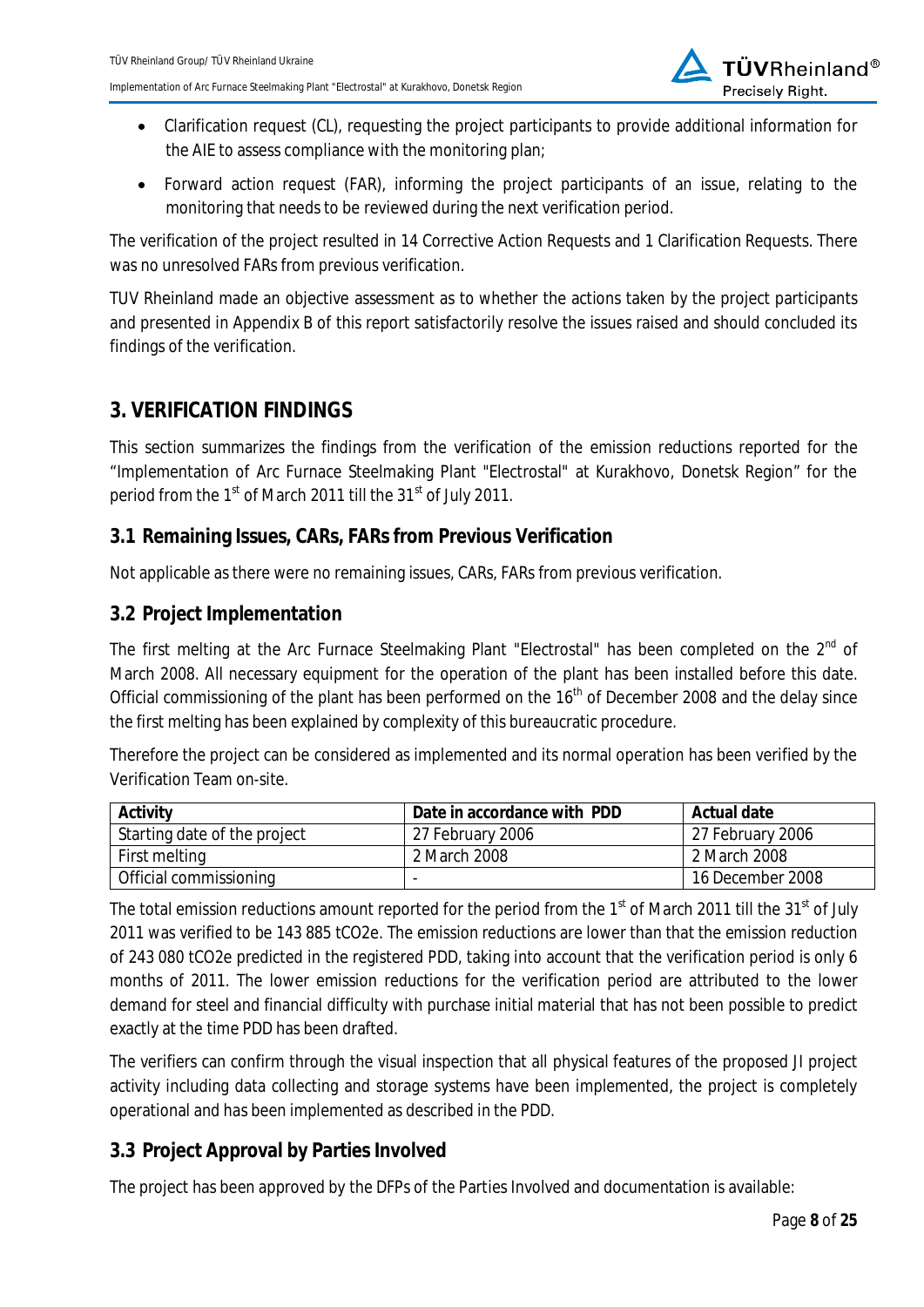

#### 1) Letter of Approval by the Netherlands ref. 2010JI11 issued at 22 April 2010

#### 2) Letter of Approval by the Ukraine ref. 1243/23/7 issued at 19 August 2010

Evidence is is available at:

http://ji.unfccc.int/JIITLProject/DB/4THB9WT0PK6F721UQA5H6PTHZEXT4C/details and at http://www.carbonunitsregistry.gov.ua/en/publication/content/781.htm

#### **3.4 Compliance of the monitoring plan with the monitoring methodology**

The determinated monitoring plan is contained in the registered PDD that is available on the UNFCCC JI website (See Section 1.3 of this report). There were no deviations from this monitoring plan as well as no open issues since last verification.

For calculating the emission reductions key factors influencing the baseline emissions as well as risks associated with the project were taken into account, as appropriate.

Such factors as:

- $\bullet$  Sectoral reform policies and legislation;
- $\bullet$  Forecast level of steel production;
- Global Emission factor for steel production under the baseline;

have been taken into account.

For more detailed information, please, refer to the determinated and registered PDD version 2.0.

The monthly technical reports of the Electrostal have been identified as the data source for the following monitoring parameters: steel production, EAF electrode consumption, oxygen consumption, anthracite consumption, lime consumption, LF electrode consumption. This data source is based on the existing reporting system of the company and is clearly identified, reliable and transparent.

Receipts for natural gas and monthly technical notes (reports) have been identified as the data source for the monitoring of natural gas consumption. This data source is based on the commercial metering system of the company and is clearly identified, reliable and transparent.

The receipts of the supplier have been identified as data sources used for the monitoring of electricity consumption. This data source is based on the commercial metering system of the company and is clearly identified, reliable and transparent.

The emission factors used to calculate emission reductions are selected in accordance with the registered PDD. The choice of these emission factors is appropriately justified in the PDD and in general accuracy and reasonableness are carefully balanced. Emission factor for global baseline emission factor for steel produced is referenced to the registered determinated PDD and corresponds with it. Baseline emission factor for electrodes consumption during the steelmaking process; baseline emission factor for natural gas consumption during the steelmaking process; baseline emission factor for anthracite consumption during the steelmaking process are referenced to the 2006 IPCC Guidelines. Emission factor for electricity consumption was taken in accordance with the Order of the National Environmental Investment Agency of Ukraine Nº 75 from 12.05.2011 for 1<sup>st</sup> class customers. The baseline emission factor for lime consumption during the steelmaking process is referenced to the 2006 IPCC Guidelines. Baseline emission factor for oxygen consumption was updated in accordance with the Order of the National Environmental Investment Agency of Ukraine Nº 75 from 12.05.2011 for 1<sup>st</sup> class customers.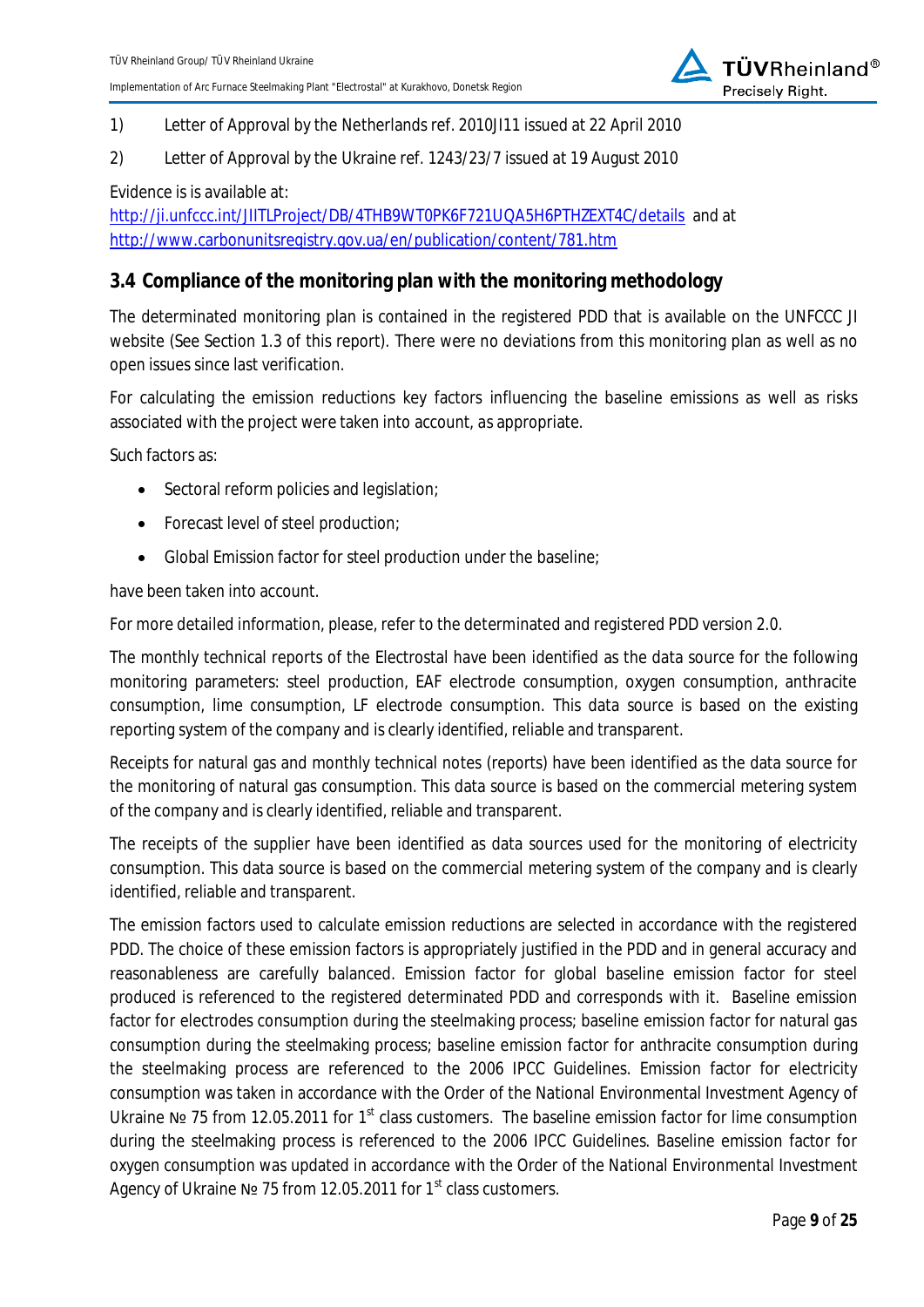

The calculation of emission reductions is done based on correct values, conservative assumptions and the most plausible scenarios in a transparent manner.

The initial finding of the Verification Team, resolution of any CARs, CLs and FARs raised and review of such resolution is provided in the Appendixes A and B to this report.

## **3.5 Data Management and Quality**

Data collection procedure is carried out in accordance with the monitoring plan, including the quality control and quality assurance procedures and has been checked by the Verification Team on-site. The monitoring plan is presented in the section D of the registered PDD. The data and their sources, provided in monitoring report, are clearly identified, reliable and transparent.

The monitoring equipment employed by the project has functioned in accordance with the monitoring plan and in general is in order. The verification team has verified that the reported metering devices are in fact installed and operational. The metering devices have appropriate documentation, such as passports and calibration certificates. Calibration has been performed in accordance with the procedures of the Host Party and evidence of these calibrations has been provided (calibration certificates and/or evidence of calibration in the passports of the devices). It has been verified that the calibration did occur at the correct calibration intervals for all metering devices.

The evidence and records used for the monitoring are maintained in a traceable manner. Verification Team has got access to all necessary data on monitoring system and emission reductions and received necessary evidence on site.

The data collection and management system for the project is in accordance with the monitoring plan as described in the registered PDD. Roles and responsibilities of the technical staff in the framework of the monitoring are described in the monitoring report. The responsibilities and authorities are described for each individual in job descriptions as required statutorily. Persons working at sites are aware of their responsibilities, and relative records are maintained. Data relevant to the emission reduction calculation are daily registering in the log books. During the operation, there are minor variations in its level. Therefore, any measurement error can be easily identified, in case of getting values that significantly differ from the common (in case of equal conditions). Relevant education has been provided in case of lack of qualification. Education was provided by "Electrostal" plant, equipment producers and specialized organizations.

The initial finding of the Verification Team, resolution of any CARs, CLs and FARs raised and review of such resolution is provided in the Appendixes A and B to this report.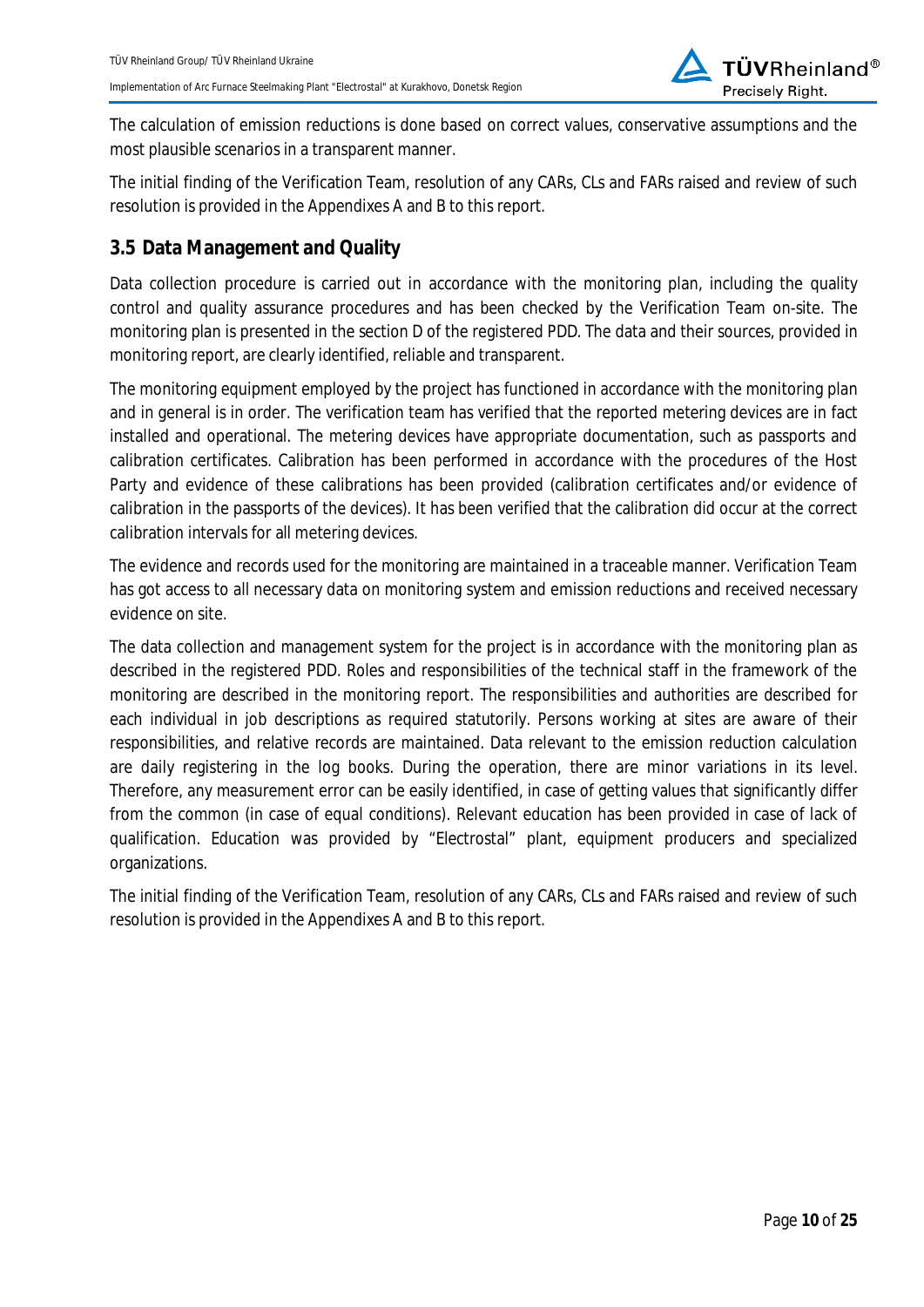## **4. VERIFICATION OPINION**

TUV Rheinland Group/TUV Rheinland Ukraine LLC has performed the verification of the emission reductions that have been reported for the "Implementation of Arc Furnace Steelmaking Plant "Electrostal" at Kurakhovo, Donetsk Region" (ITL Project ID UA1000181) for the period from the 1 $st$  of March 2011 till the  $31<sup>st</sup>$  of July 2011.

The project participants are responsible for the collection of data in accordance with the monitoring plan and the reporting of GHG emissions reductions from the project.

It is TUV Rheinland's responsibility to express an independent verification opinion - conclusion on the verified amount of emission reductions from the project.

TUV Rheinland has conducted the verification on the basis of the monitoring plan contained in the registered Project Design Document Version 2.0 dated 27<sup>th</sup> of May 2010 and the Monitoring Report Version 2.0 dated  $10^{th}$  of August 2011.

The verification included the assessment of:

- Project implementation in accordance with the Project Design Document (PDD);
- $\bullet$  Compliance with the monitoring plan;
- Calculation of emission reductions and expression of a conclusion with a reasonable level of assurance about whether the reported GHG emission reduction data are accurate and free of material errors, omissions, or misstatements;
- Quality and management of data and verification that reported GHG emission reductions data is sufficiently supported by evidence.

TUV Rheinland's verification approach draws on an understanding of the risks associated with reporting of GHG emission data and the controls in place to mitigate these. TUV Rheinland planned and performed the verification by obtaining evidence and other information and explanations that TUV Rheinland considers necessary to give reasonable assurance that reported GHG emission reductions are fairly stated, accurate and free of material errors, omissions, or misstatements.

In our opinion the GHG emissions reductions of the "Implementation of Arc Furnace Steelmaking Plant "Electrostal" at Kurakhovo, Donetsk Region" (ITL Project ID UA1000181) for the period from the 1<sup>st</sup> of March 2011 till the 31<sup>st</sup> of July 2011 are fairly stated, accurate and free of material errors, omissions, or misstatements in the Monitoring Report Version 2.0 dated 10<sup>th</sup> of August 2011.

The GHG emission reductions were calculated correctly on the basis of the monitoring plan contained in the registered Project Design Document Version 2.0 dated 27<sup>th</sup> of May 2010.

TUV Rheinland Group/TUV Rheinland Ukraine LLC is able to verify that the emission reductions from the "Implementation of Arc Furnace Steelmaking Plant "Electrostal" at Kurakhovo, Donetsk Region" (ITL Project ID UA1000181) for the period from the 1<sup>st</sup> of March 2011 till the 31<sup>st</sup> of July 2011 amount to 143 885 tonnes of  $CO<sub>2</sub>$  equivalent.

Kiev, 17<sup>th</sup> of August 2011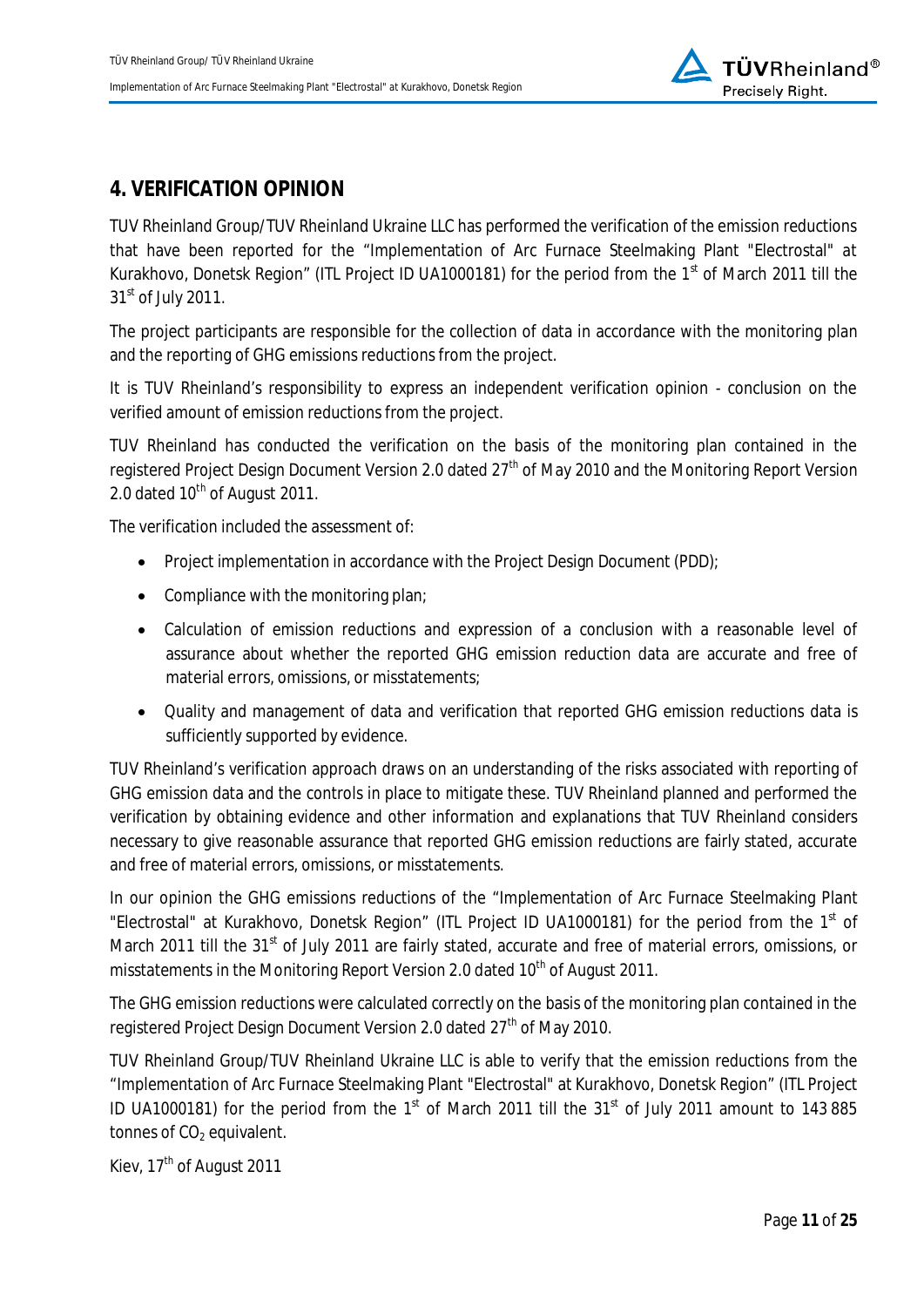

## **APPENDIX A – CHECK LIST FOR VERIFICATION**

| <b>DVM</b><br>paragraph | <b>Check Item</b>                                                                                                                                                                                                                                                                          | <b>Initial Finding</b>                                                                                                                                                                                                                                                                                                                                                                                                                                                                                                                         | Action requested to<br>project participants | Review of project<br>participants' action | Conclusion |  |
|-------------------------|--------------------------------------------------------------------------------------------------------------------------------------------------------------------------------------------------------------------------------------------------------------------------------------------|------------------------------------------------------------------------------------------------------------------------------------------------------------------------------------------------------------------------------------------------------------------------------------------------------------------------------------------------------------------------------------------------------------------------------------------------------------------------------------------------------------------------------------------------|---------------------------------------------|-------------------------------------------|------------|--|
|                         | Project approvals by Parties Involved                                                                                                                                                                                                                                                      |                                                                                                                                                                                                                                                                                                                                                                                                                                                                                                                                                |                                             |                                           |            |  |
| 90                      | Has the DFPs of at least one Party<br>involved, other than the host Party,<br>issued a written project approval<br>submitting the<br>when<br>first<br>verification report to the secretariat<br>for publication in accordance with<br>paragraph 38 of the JI guidelines, at<br>the latest? | The project has been approved by the DFPs of $\vert$ -<br>the Parties Involved and documentation is<br>available:<br>1) Letter of Approval by the Netherlands<br>ref. 2010JI11 issued at 22 April 2010<br>Letter of Approval by the Ukraine ref.<br>1243/23/7 issued at 19 August 2010<br>Evidence is available at UNFCCC website:<br>http://ji.unfccc.int/JIITLProject/DB/4THB9<br>WT0PK6F721UQA5H6PTHZEXT4C/details<br>And at Ukrainian Carbon Registry website:<br>http://www.carbonunitsregistry.gov.ua/en/<br>publication/content/781.htm |                                             |                                           | OK         |  |
| 91                      | Are all the written project approvals<br>by Parties involved unconditional?                                                                                                                                                                                                                | All the written project approvals by Parties<br>involved are unconditional. "Electrostal" Ltd.<br>And Global Carbon BV legal entities authorized<br>by the designated focal points of the Parties<br>Involved to participate in the JI project.                                                                                                                                                                                                                                                                                                |                                             |                                           | <b>OK</b>  |  |
|                         | Project implementation                                                                                                                                                                                                                                                                     |                                                                                                                                                                                                                                                                                                                                                                                                                                                                                                                                                |                                             |                                           |            |  |
| 92                      | Has the project been implemented<br>in accordance with the PDD<br>regarding which the determination<br>has been deemed final and is so<br>listed on the UNFCCC JI website?                                                                                                                 | The<br>project has been implemented in<br>accordance with the registered PDD. This JI<br>project is registered as Track 1 project and<br>information is available (See Section 1.3 of this<br>report).                                                                                                                                                                                                                                                                                                                                         |                                             |                                           | OK         |  |
| 93                      | What is the status of operation of<br>the project during the monitoring<br>period?                                                                                                                                                                                                         | During the monitoring period that covers time<br>between the<br>01/03/2011<br>period<br>and<br>31/07/2011 the project operated as planned.                                                                                                                                                                                                                                                                                                                                                                                                     |                                             |                                           | OK         |  |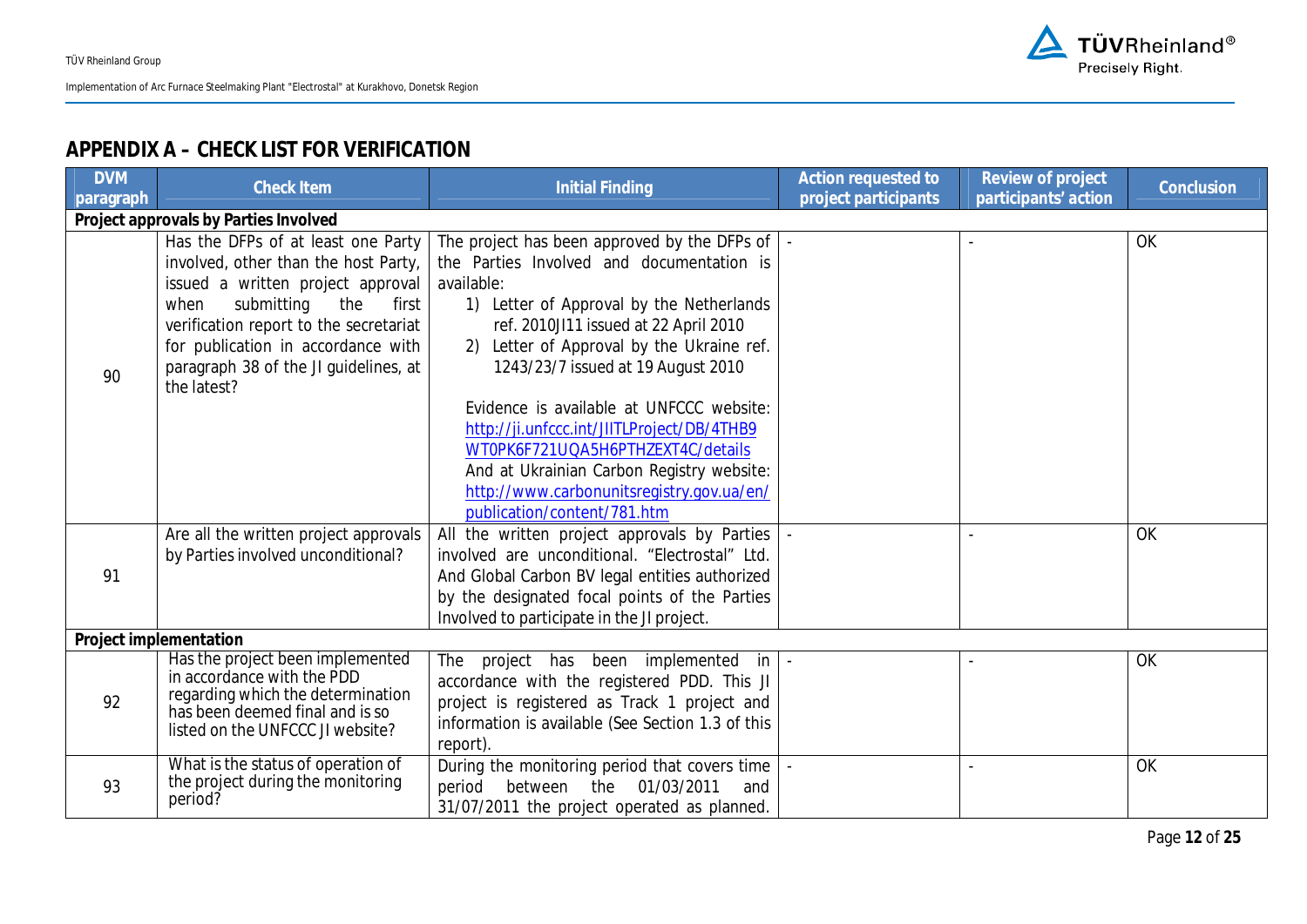

|       |                                         | The first steel has been produced in March of         |                       |                |           |
|-------|-----------------------------------------|-------------------------------------------------------|-----------------------|----------------|-----------|
|       |                                         | 2008 in accordance with the registered PDD            |                       |                |           |
|       |                                         | and official commissioning took place on              |                       |                |           |
|       |                                         | 16/12/2008.                                           |                       |                |           |
|       |                                         | Now, the project operates with its planned            |                       |                |           |
|       |                                         | operational capacity and has been operating           |                       |                |           |
|       |                                         | during the whole monitoring period. The               |                       |                |           |
|       |                                         | verification team has verified during the site        |                       |                |           |
|       |                                         | visit that the project, being a Steelmaking plant     |                       |                |           |
|       |                                         | based in EAF steelmaking facility, is operational     |                       |                |           |
|       |                                         | and evidence exists that it has operated during       |                       |                |           |
|       |                                         | the whole monitoring period.                          |                       |                |           |
|       | Compliance with monitoring plan         |                                                       |                       |                |           |
|       | Did the monitoring<br>occur in          | The determinated monitoring plan is contained         |                       |                | OK        |
|       | accordance with the monitoring          | in the registered PDD ver. 2.0. that is available     |                       |                |           |
| 94    | plan included in the PDD regarding      | on the UNFCCC JI website (see reference in            |                       |                |           |
|       | which the determination has been        | section 1.3 of this report). There were no            |                       |                |           |
|       | deemed final and is so listed on the    | deviations from this monitoring plan as well as       |                       |                |           |
|       | UNFCCC JI website?                      | no open issues since last verification.               |                       |                |           |
|       | the<br>calculating<br>emission<br>For   | For calculating the emission reductions key           |                       |                | OK        |
|       | reductions or enhancements of net       | factors, e.g. those listed in 23 (b) (i)-(vii) above, |                       |                |           |
|       | removals, were key factors, e.g.        | influencing the baseline emissions as well as         |                       |                |           |
|       | those listed in 23 (b) (i)-(vii) above, | risks associated with the project were taken          |                       |                |           |
| 95(a) | influencing the baseline emissions      | into account, as appropriate.                         |                       |                |           |
|       | or net removals and the activity        | For more detailed information, please, refer to       |                       |                |           |
|       | level of the project and the            | Section B.2. of the determinated and registered       |                       |                |           |
|       | emissions or removals as well as        | PDD version 2.0.                                      |                       |                |           |
|       | risks associated with the project       |                                                       |                       |                |           |
|       | taken into account, as appropriate?     |                                                       |                       |                |           |
|       | Are data sources used for calculating   | The monthly technical reports of the LLC              | CAR<br>Provide<br>01  | See Appendix B | <b>OK</b> |
|       | emission<br>reductions<br><b>or</b>     | Electrostal have been identified as the data          | updated<br>monitoring |                |           |
| 95(b) | enhancements of net removals            | following<br>monitoring<br>for the<br>source          | information for July  |                |           |
|       | clearly identified, reliable and        | parameters: steel production, EAF electrode           | and<br>appropriate    |                |           |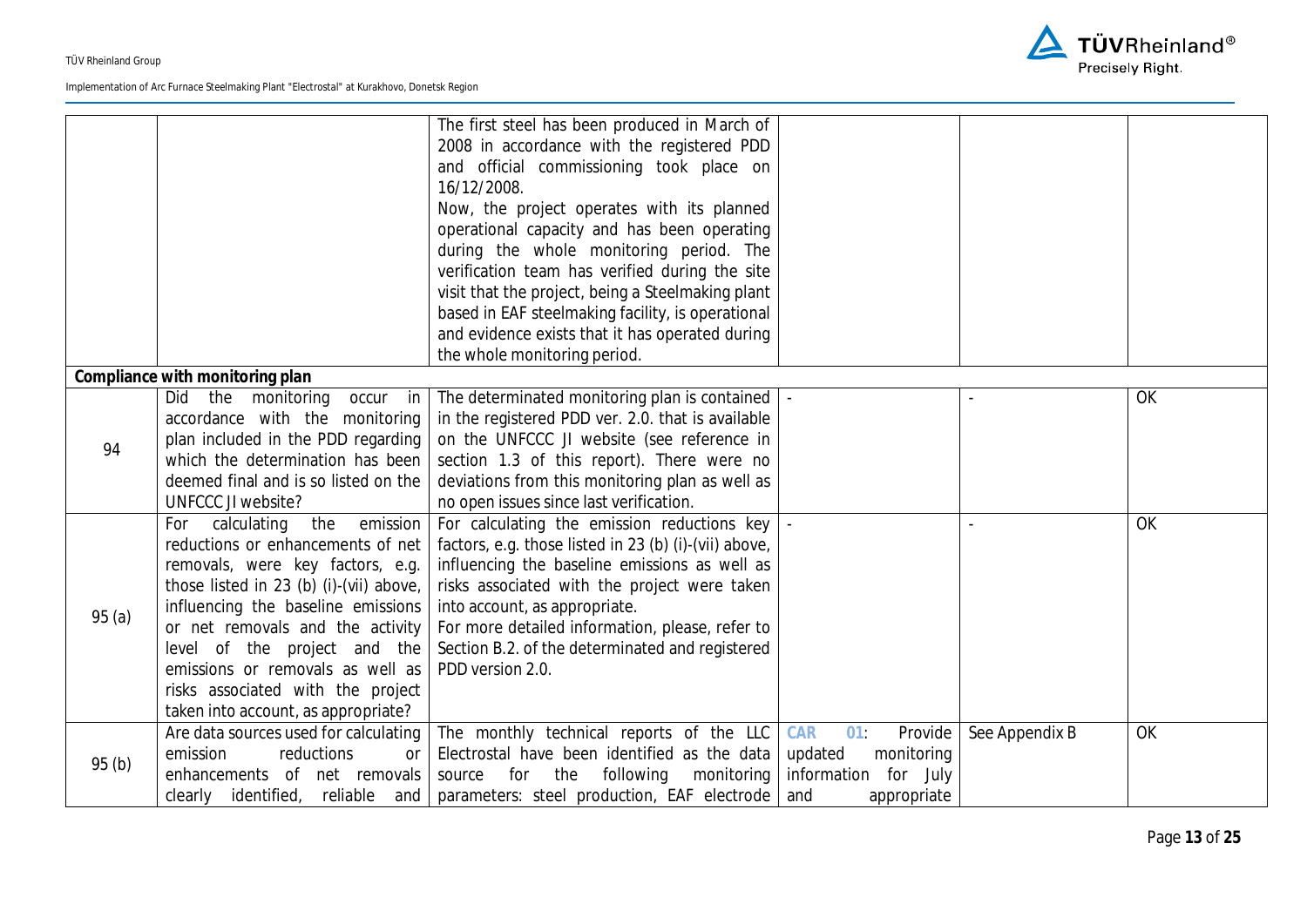

|       | transparent?                          | consumption, oxygen consumption, anthracite      | supporting documents.    |                |    |
|-------|---------------------------------------|--------------------------------------------------|--------------------------|----------------|----|
|       |                                       | consumption, lime consumption, LF electrode      |                          |                |    |
|       |                                       | consumption. This data source is based on the    | CAR 02: Please provide   |                |    |
|       |                                       | existing reporting system of the company and is  | the correct reference    |                |    |
|       |                                       | clearly identified, reliable and transparent.    | code used to identify    |                |    |
|       |                                       | However, during the time of preparations and     | electricity consumption  |                |    |
|       |                                       | reviewing of the monitoring report provided by   | of the project in the    |                |    |
|       |                                       | the project participants became evidence that    | receipts that have been  |                |    |
|       |                                       | the monitoring period hasn't finished on the     | identified<br>as<br>the  |                |    |
|       |                                       | time verification have been started and values   | applicable data source.  |                |    |
|       |                                       | for July did not supported by technical report   |                          |                |    |
|       |                                       | and act.                                         |                          |                |    |
|       |                                       | Receipts for natural gas and monthly technical   | CAR 03: Please update    |                |    |
|       |                                       | notes (raports) have been identified as the data | the tables in section B  |                |    |
|       |                                       | source for the monitoring of natural gas         | and D of monitoring      |                |    |
|       |                                       | consumption. This data source is based on the    | report with insertion of |                |    |
|       |                                       | commercial metering system of the company        |                          |                |    |
|       |                                       | and is clearly identified, reliable and          | updated information      |                |    |
|       |                                       | transparent.                                     | for all monitoring       |                |    |
|       |                                       | The receipts of the supplier have been           | period.                  |                |    |
|       |                                       | identified as data sources used for the          |                          |                |    |
|       |                                       | monitoring of electricity consumption. This      |                          |                |    |
|       |                                       | data source is based on the commercial           |                          |                |    |
|       |                                       | metering system of the company and is clearly    |                          |                |    |
|       |                                       | identified, reliable and transparent.            |                          |                |    |
|       |                                       | The monitoring report mentions code "Tr №1"      |                          |                |    |
|       |                                       | as the code to identify electricity consumption  |                          |                |    |
|       |                                       | by the project in receipt. However, the receipt  |                          |                |    |
|       |                                       | for 2011 [17-22] that has been provided by the   |                          |                |    |
|       |                                       | project participants and checked by the          |                          |                |    |
|       |                                       | verification team does not contain such code.    |                          |                |    |
|       | emission factors,<br>including<br>Are | The emission factors used to calculate emission  | CAR 04: Please update    | See Appendix B | OK |
| 95(c) | default emission factors, if used for | reductions are selected in accordance with the   |                          |                |    |
|       | calculating the emission reductions   | registered PDD ver. 2.0.                         | emission factor for      |                |    |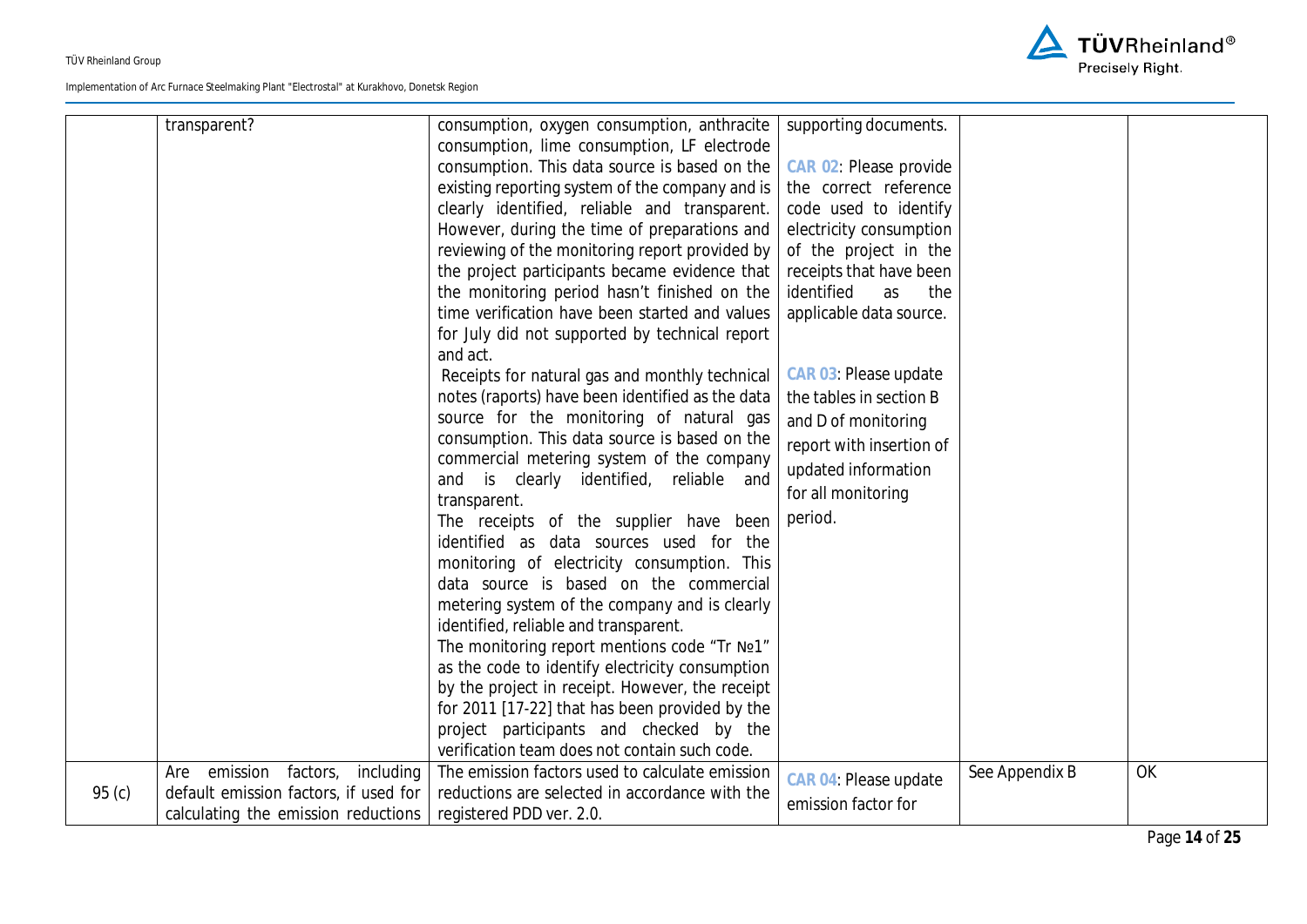

| or enhancements of net removals,<br>selected by carefully balancing<br>accuracy and reasonableness, and<br>appropriately justified of the<br>choice? | The choice of these emission factors is<br>appropriately justified in the PDD ver. 2.0 and<br>in general accuracy and reasonableness are<br>carefully balanced. Emission factor for global<br>baseline emission factor for steel produced is<br>referenced to the registered determinated PDD<br>and corresponds with it, but value used in<br>supporting document is incorrect. Baseline<br>emission factor for anthracite consumption<br>during the steelmaking process are referenced<br>to the 2006 IPCC Guidelines but the values are<br>not traceable to the source referenced.<br><b>Baseline</b><br>emission<br>factor<br>for<br>oxygen<br>consumption during the steelmaking process is<br>correctly referenced to the PDD ver. 2.0 but the<br>value presented in the monitoring report is<br>incorrect. | oxygen consumption in<br>accordance with the<br>new emission factor for<br>electricity consumption<br>from the grid<br>established in Order of<br>the National<br>Environmental<br>Investment Agency of<br>Ukraine Nº75 from<br>12.05.2011. Please<br>provide clear evidence<br>on which type of<br>electricity is used.<br>CAR 05: Please correct<br>emission factor for<br>steel production for<br>the baseline scenario in<br>accordance with the<br>value determinated in<br>the PDD and update<br>respective supporting<br>document<br>CAR 06: Please provide<br>complete reference for<br>NCV of natural gas |  |  |
|------------------------------------------------------------------------------------------------------------------------------------------------------|-------------------------------------------------------------------------------------------------------------------------------------------------------------------------------------------------------------------------------------------------------------------------------------------------------------------------------------------------------------------------------------------------------------------------------------------------------------------------------------------------------------------------------------------------------------------------------------------------------------------------------------------------------------------------------------------------------------------------------------------------------------------------------------------------------------------|--------------------------------------------------------------------------------------------------------------------------------------------------------------------------------------------------------------------------------------------------------------------------------------------------------------------------------------------------------------------------------------------------------------------------------------------------------------------------------------------------------------------------------------------------------------------------------------------------------------------|--|--|
|------------------------------------------------------------------------------------------------------------------------------------------------------|-------------------------------------------------------------------------------------------------------------------------------------------------------------------------------------------------------------------------------------------------------------------------------------------------------------------------------------------------------------------------------------------------------------------------------------------------------------------------------------------------------------------------------------------------------------------------------------------------------------------------------------------------------------------------------------------------------------------------------------------------------------------------------------------------------------------|--------------------------------------------------------------------------------------------------------------------------------------------------------------------------------------------------------------------------------------------------------------------------------------------------------------------------------------------------------------------------------------------------------------------------------------------------------------------------------------------------------------------------------------------------------------------------------------------------------------------|--|--|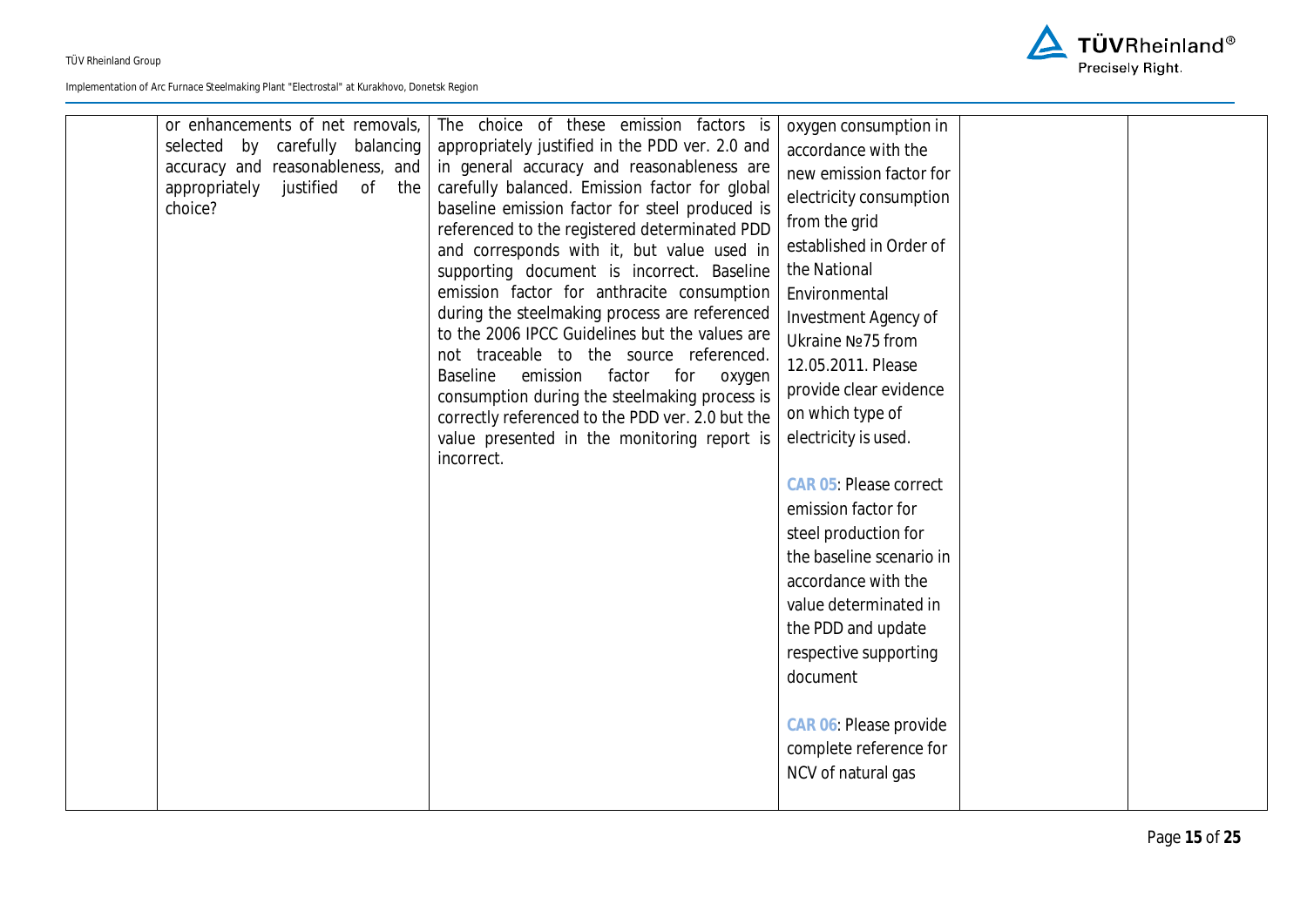

|                   |                                       |                                                 | CL 01: Please provide                   |                |           |
|-------------------|---------------------------------------|-------------------------------------------------|-----------------------------------------|----------------|-----------|
|                   |                                       |                                                 | complete reference for                  |                |           |
|                   |                                       |                                                 | NCV of anthracite. In                   |                |           |
|                   |                                       |                                                 | <b>IPCC 2006 Guidelines</b>             |                |           |
|                   |                                       |                                                 | for National                            |                |           |
|                   |                                       |                                                 | Greenhouse Gas                          |                |           |
|                   |                                       |                                                 | Inventories, Volume 2                   |                |           |
|                   |                                       |                                                 | Energy, Chapter 1                       |                |           |
|                   |                                       |                                                 | Introduction (table 1.2,                |                |           |
|                   |                                       |                                                 | page 18) the value                      |                |           |
|                   |                                       |                                                 | 23 865 kJ/kg wasn't                     |                |           |
|                   |                                       |                                                 | found.                                  |                |           |
|                   | calculation of emission<br>the<br>Is. | The calculation of emission reductions is done  | CAR 07: Please correct                  | See Appendix B | <b>OK</b> |
|                   | reductions or enhancements of net     | based on conservative assumptions and the       | reference to the                        |                |           |
|                   | removals calculated<br>based<br>on    | most plausible scenarios in a transparent       | equation in table D.1.                  |                |           |
|                   | conservative assumptions and the      | manner. Project emissions are presented as the  |                                         |                |           |
|                   | most plausible scenarios in a         | sum of the emissions values by components of    | <b>CAR</b><br>08 <sup>°</sup><br>Update |                |           |
|                   | transparent manner?                   | the steel making process. The following sources | reference for World                     |                |           |
|                   |                                       | of emissions can be observed during the EAF     | <b>Steel</b><br>Statistical             |                |           |
|                   |                                       | operation:<br>1. Electrodes consumption by EAF  | Yearbook.                               |                |           |
|                   |                                       | 2. Oxygen consumption                           |                                         |                |           |
| 95 <sub>(d)</sub> |                                       | 3. Electricity consumption by EAF and LF        | CAR 09: Please correct                  |                |           |
|                   |                                       | 4. Natural gas consumption                      | modification of fonts                   |                |           |
|                   |                                       | 5. Anthracite consumption                       | (sizes etc.) and text                   |                |           |
|                   |                                       | 6. Lime consumption                             | throughout<br>the                       |                |           |
|                   |                                       | 7. Electrodes consumption by LF                 | monitoring report.                      |                |           |
|                   |                                       | The calculation of the baseline emissions is    |                                         |                |           |
|                   |                                       | based on the JI specific approach in accordance |                                         |                |           |
|                   |                                       | with the registered PDD and rests on the global |                                         |                |           |
|                   |                                       | baseline emission factor for steel produced.    |                                         |                |           |
|                   |                                       | This factor is applied to the steel production  |                                         |                |           |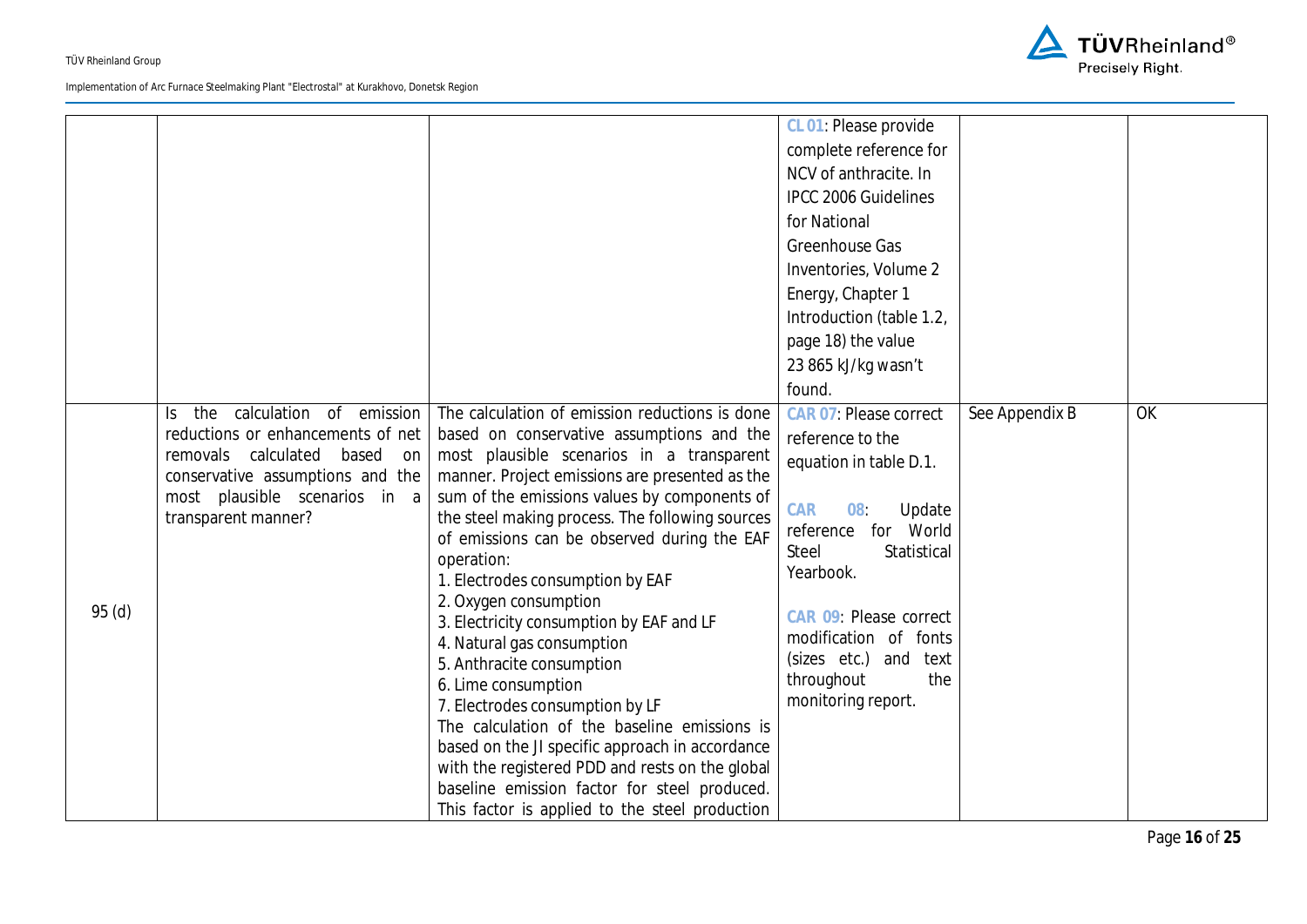

|                 |                                                                                                                                                                         | level which is assumed equal in both project<br>and baseline scenario.<br>The calculation of emission reductions is done<br>by subtracting the project emissions from the<br>baseline emissions. However, the formula<br>numbering in table D.1. is not correct.                                                                                                                                                                                                                                                                                                                                                                                                                                                                                                                                                                                                                                                                                                              |                                                                                                                                                                                                                                                                                                                                                                        |                |    |
|-----------------|-------------------------------------------------------------------------------------------------------------------------------------------------------------------------|-------------------------------------------------------------------------------------------------------------------------------------------------------------------------------------------------------------------------------------------------------------------------------------------------------------------------------------------------------------------------------------------------------------------------------------------------------------------------------------------------------------------------------------------------------------------------------------------------------------------------------------------------------------------------------------------------------------------------------------------------------------------------------------------------------------------------------------------------------------------------------------------------------------------------------------------------------------------------------|------------------------------------------------------------------------------------------------------------------------------------------------------------------------------------------------------------------------------------------------------------------------------------------------------------------------------------------------------------------------|----------------|----|
| Data management |                                                                                                                                                                         |                                                                                                                                                                                                                                                                                                                                                                                                                                                                                                                                                                                                                                                                                                                                                                                                                                                                                                                                                                               |                                                                                                                                                                                                                                                                                                                                                                        |                |    |
| 101(a)          | Is the implementation of data<br>collection procedures in accordance<br>with the monitoring plan, including<br>the quality control and quality<br>assurance procedures? | Data collection procedure is carried out in<br>accordance with the monitoring plan, including<br>the quality control and quality assurance<br>procedures and has been checked by the<br>verification team on-site. The monitoring plan<br>is presented in the section D of the registered<br>PDD ver.2.0.                                                                                                                                                                                                                                                                                                                                                                                                                                                                                                                                                                                                                                                                     |                                                                                                                                                                                                                                                                                                                                                                        |                | OK |
| 101(b)          | Is the function of the monitoring<br>equipment, including its calibration<br>status, is in order?                                                                       | The monitoring equipment employed by the<br>project has functioned in accordance with the<br>monitoring plan and in general is in order. The<br>verification team has verified that the reported<br>metering devices are in fact installed and<br>operational. The metering devices have<br>appropriate documentation, such as passports<br>and calibration certificates. Calibration has<br>been performed in accordance with the<br>procedures of the Host Party and evidence of<br>these calibrations has been provided<br>(calibration certificates and/or evidence of<br>calibration in the passports of the devices). It<br>has been verified that the calibration did occur<br>at the correct calibration intervals for all<br>metering devices. However, it been found that<br>calibration interval of the Floor Scales S/N:<br>73642 has been performed equal 3 years. Also,<br>calibration interval of the Electricity meter<br>"Alpha A1140" S/N 01144644 has been | CAR 10: Please update<br>information for Hopper<br>weigher: actual<br>calibration dates and<br>passport information.<br>CAR 11: Please, clarify<br>the correct calibration<br>interval for the Floor<br>Scales S/N: 73642.<br>CAR 12: Please, clarify<br>the correct calibration<br>interval for the<br>Electricity meter<br>"Alpha A1140" S/N<br>01144644 and provide | See Appendix B | OK |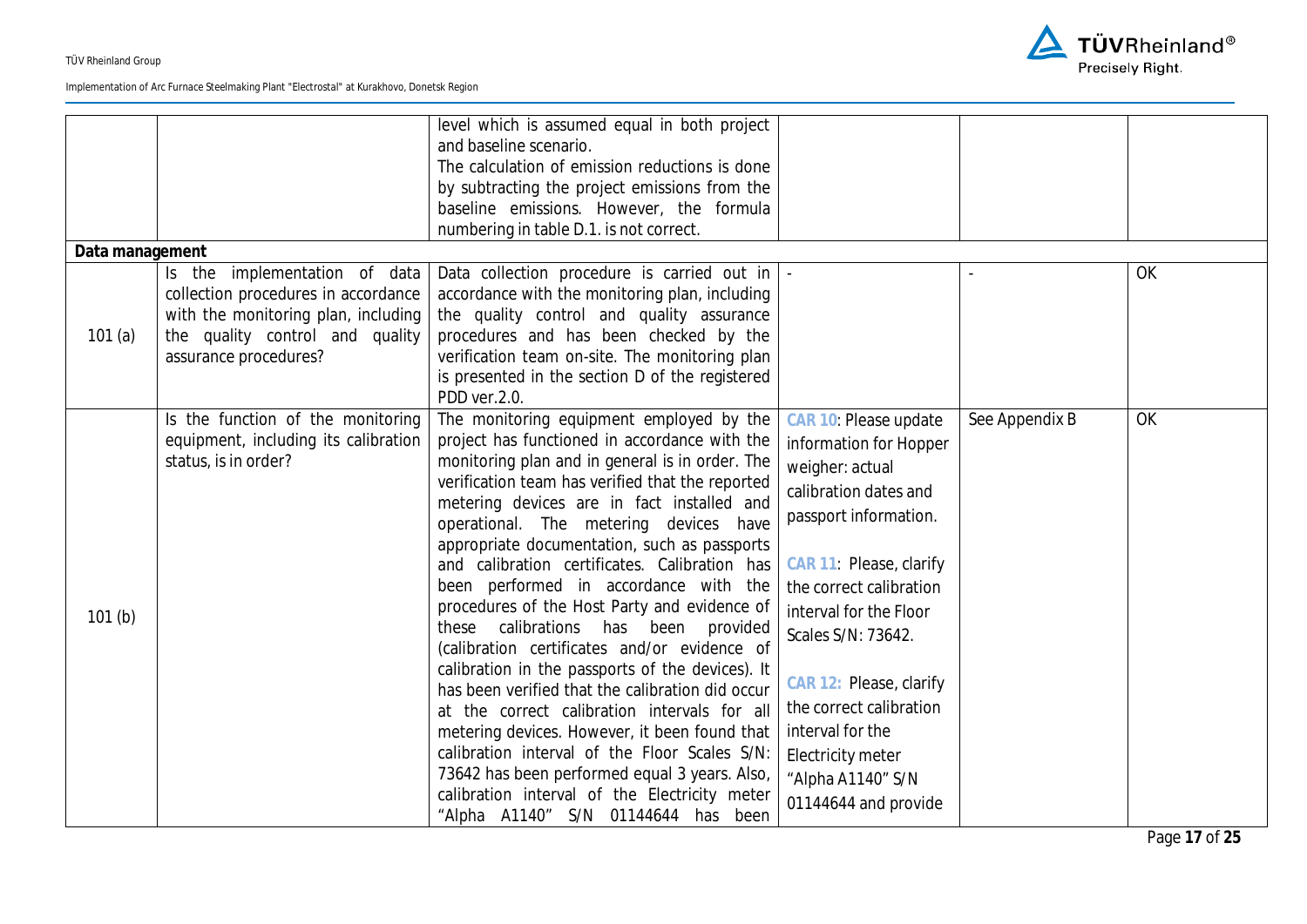

|        |                                                                                                                            | performed equal 16 years is mentioned.<br>Correct calibration interval needs to be clarified<br>for Floor Scales S/N: 73642 and Electricity<br>meter "Alpha A1140" S/N 01144644. The<br>monitoring report mentions calibration<br>procedures and the body responsible for<br>calibration. During the site-visit become<br>appeared that information using in monitoring<br>report about Hopper weigher outdate. | the actual date of the<br>last calibration of the<br>device as well as<br>correct date of the next<br>calibration.<br>CAR 13: Please, clarify<br>the correct calibration<br>interval for the Natural<br>gas fiscal metering<br>system "Floetech" S/N<br>3060147 and provide<br>the actual date of the<br>last calibration of the<br>device as well as<br>correct date of the next<br>calibration. |                |    |
|--------|----------------------------------------------------------------------------------------------------------------------------|-----------------------------------------------------------------------------------------------------------------------------------------------------------------------------------------------------------------------------------------------------------------------------------------------------------------------------------------------------------------------------------------------------------------|---------------------------------------------------------------------------------------------------------------------------------------------------------------------------------------------------------------------------------------------------------------------------------------------------------------------------------------------------------------------------------------------------|----------------|----|
| 101(c) | Are the evidence and records used<br>for the monitoring maintained in a<br>traceable manner?                               | The evidence and records used for the<br>monitoring are maintained in a traceable<br>manner. Verification team has got access to all<br>necessary data on monitoring system and<br>emission reductions and received necessary<br>evidence on site.                                                                                                                                                              |                                                                                                                                                                                                                                                                                                                                                                                                   |                | OK |
| 101(d) | collection<br>the<br>data<br>ls.<br>and<br>management system for the project<br>in accordance with the monitoring<br>plan? | The data collection and management system<br>for the project is in accordance with the<br>monitoring plan as described in the registered<br>PDD. Roles and responsibilities of the technical<br>staff in the framework of the monitoring are<br>described in the monitoring report. The                                                                                                                         | CAR 14: Please indicate<br>of education<br>term<br>license validity.                                                                                                                                                                                                                                                                                                                              | See Appendix B | OK |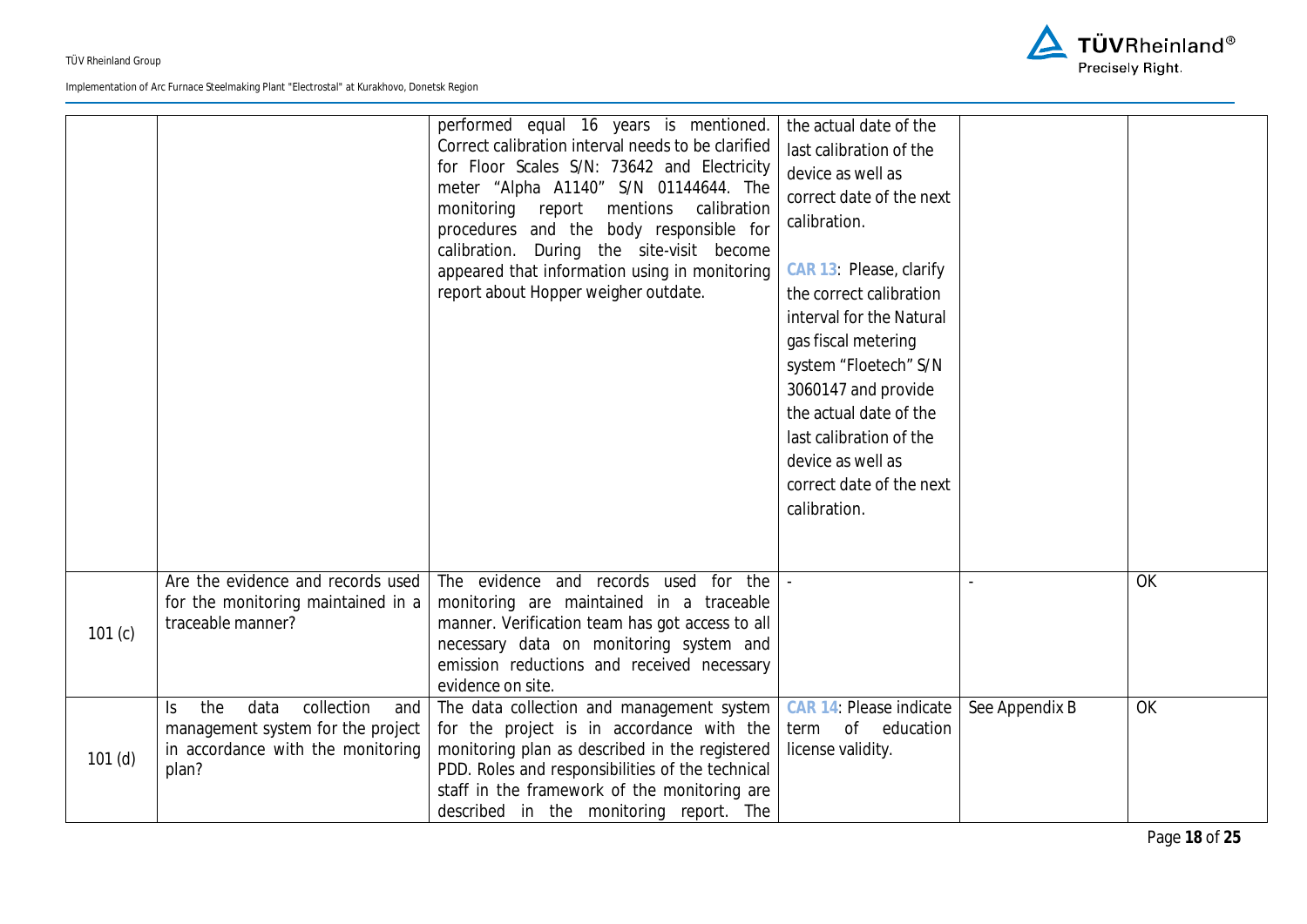

| responsibilities and authorities are described    |  |
|---------------------------------------------------|--|
| for each individual in job descriptions as        |  |
| required statutorily. Persons working at sites    |  |
| are aware of their responsibilities, and relative |  |
| records are maintained. Data relevant to the      |  |
| emission reduction calculation are daily          |  |
| registering in the log books. During the          |  |
| operation, there are minor variations in its      |  |
| level. Therefore, any measurement error can be    |  |
| easily identified, in case of getting values that |  |
| significantly differ from the common (in case of  |  |
| equal conditions). Relevant education has been    |  |
| provided in case of lack of qualification.        |  |
| Education was provided by "Electrostal" plant,    |  |
| equipment producers and specialized               |  |
| organizations.                                    |  |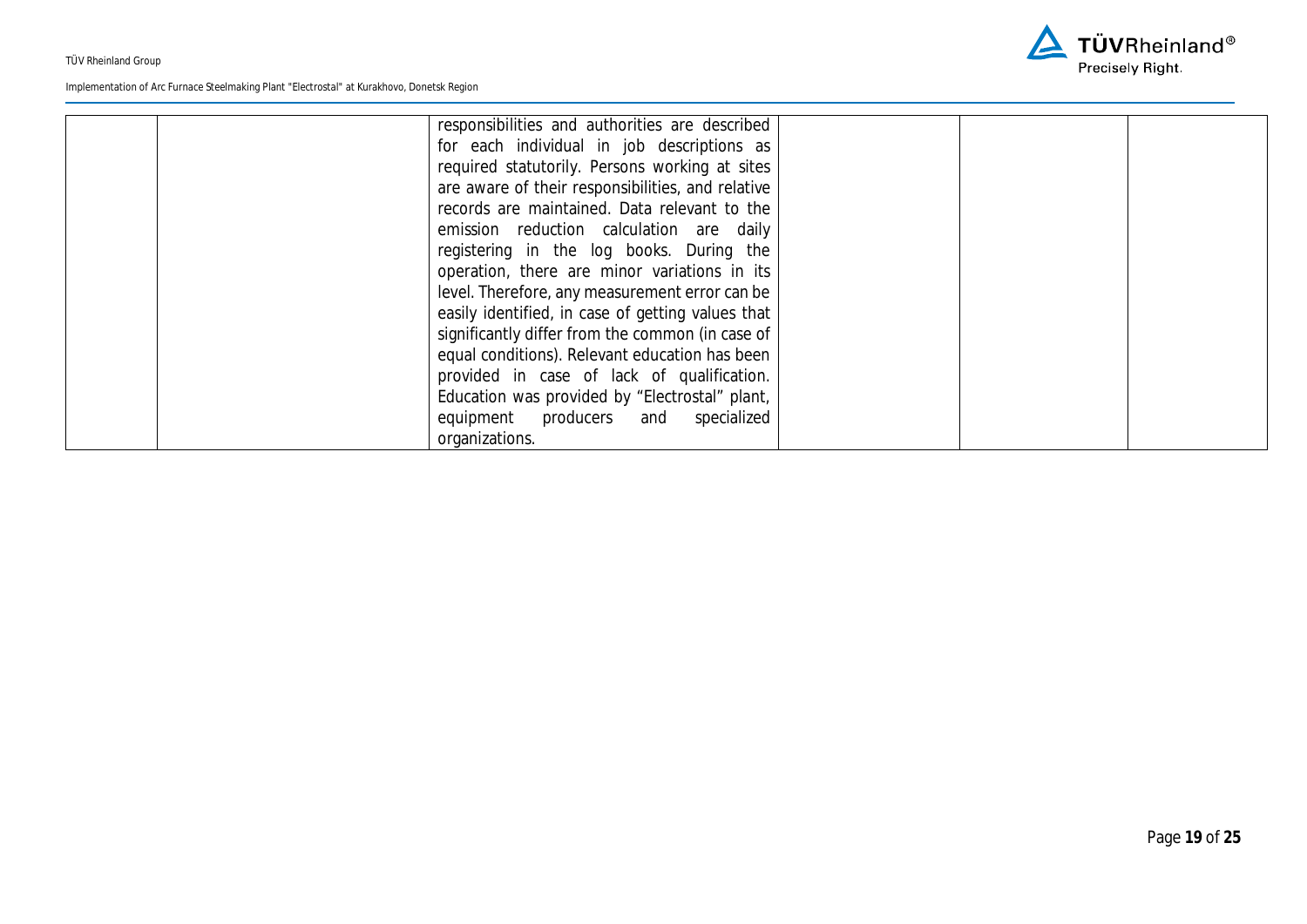

## **APPENDIX B – RESOLUTION OF CARs, CLs, FARs**

| <b>Action requested</b><br>to project<br>participants                                                                                                                                                                        | Project participants' action                                                                                                                                                                                                                                                                                                                                                                                                                                                                                                                 | Conclusion                                                                                                  |
|------------------------------------------------------------------------------------------------------------------------------------------------------------------------------------------------------------------------------|----------------------------------------------------------------------------------------------------------------------------------------------------------------------------------------------------------------------------------------------------------------------------------------------------------------------------------------------------------------------------------------------------------------------------------------------------------------------------------------------------------------------------------------------|-------------------------------------------------------------------------------------------------------------|
| CAR 01: Provide<br>updated<br>monitoring<br>information<br>for<br>and<br>July<br>appropriate<br>supporting<br>documents.                                                                                                     | Copies of Technical report and Electricity Delivery-Acceptance<br>Acts for July, 2011 were provided to AIE as supporting documents<br>for the primary data on the key monitoring parameters. ERUs<br>were recalculated accordingly. Please, see the updated calculation<br>file version 2.0 and MR version 2.0.                                                                                                                                                                                                                              | Information<br>updated in the<br>monitoring repot<br>ver. 2.0. Issue is<br>closed.                          |
| CAR 02:<br>Please<br>provide the correct<br>reference<br>code<br>identify<br>used to<br>electricity<br>consumption<br>0f<br>the project in the<br>receipts that have<br>been identified as<br>the applicable data<br>source. | The misprint in the reference code was corrected in the MR<br>version 2.0 (see page 7).                                                                                                                                                                                                                                                                                                                                                                                                                                                      | References and<br>explanation were<br>included in the<br>monitoring report<br>ver. 2.0. Issue is<br>closed. |
| Please<br><b>CAR</b><br>03 <sup>°</sup><br>update the tables<br>in section B and D<br>οf<br>monitoring<br>report<br>with<br>insertion<br><sub>of</sub><br>updated<br>information for all<br>monitoring period.               | Tables in section B and D were updated in accordance with<br>Technical report and Electricity Delivery-Acceptance Act for July,<br>2011 in the MR version 2.0 (pages 16, 21-23).                                                                                                                                                                                                                                                                                                                                                             | Corrections were<br>made in the<br>monitoring report<br>ver. 2.0. Issue is<br>closed.                       |
| CAR 04: Please<br>update emission<br>factor for oxygen<br>consumption in<br>accordance with<br>the new emission<br>factor for<br>electricity<br>consumption from<br>the grid<br>established in                               | Emission factor for oxygen consumption was automatically<br>calculated in the ERUs calculation model. The resulting value was<br>misprinted in the MR version 1.0, which was corrected in the MR<br>version 2.0 (see page 13). Electrostal is a 1st class consumer in<br>classification in accordance with National Electricity Regulatory<br>Commission Resolution No1052 from 13.08.19982. The<br>appropriate emission factor for electricity consumption was<br>used3. This information was added in the MR version 2.0 (see<br>page 13). | <b>Corrections were</b><br>made in the<br>monitoring report<br>ver. 2.0. Issue is<br>closed.                |

 $\overline{a}$ 

<sup>2</sup> http://zakon.nau.ua/doc/?code=v1052227-98 3 Order of the National Environmental Investment Agency of Ukraine ζ75 from 12.05.2011 http://www.neia.gov.ua/nature/doccatalog/document?id=127498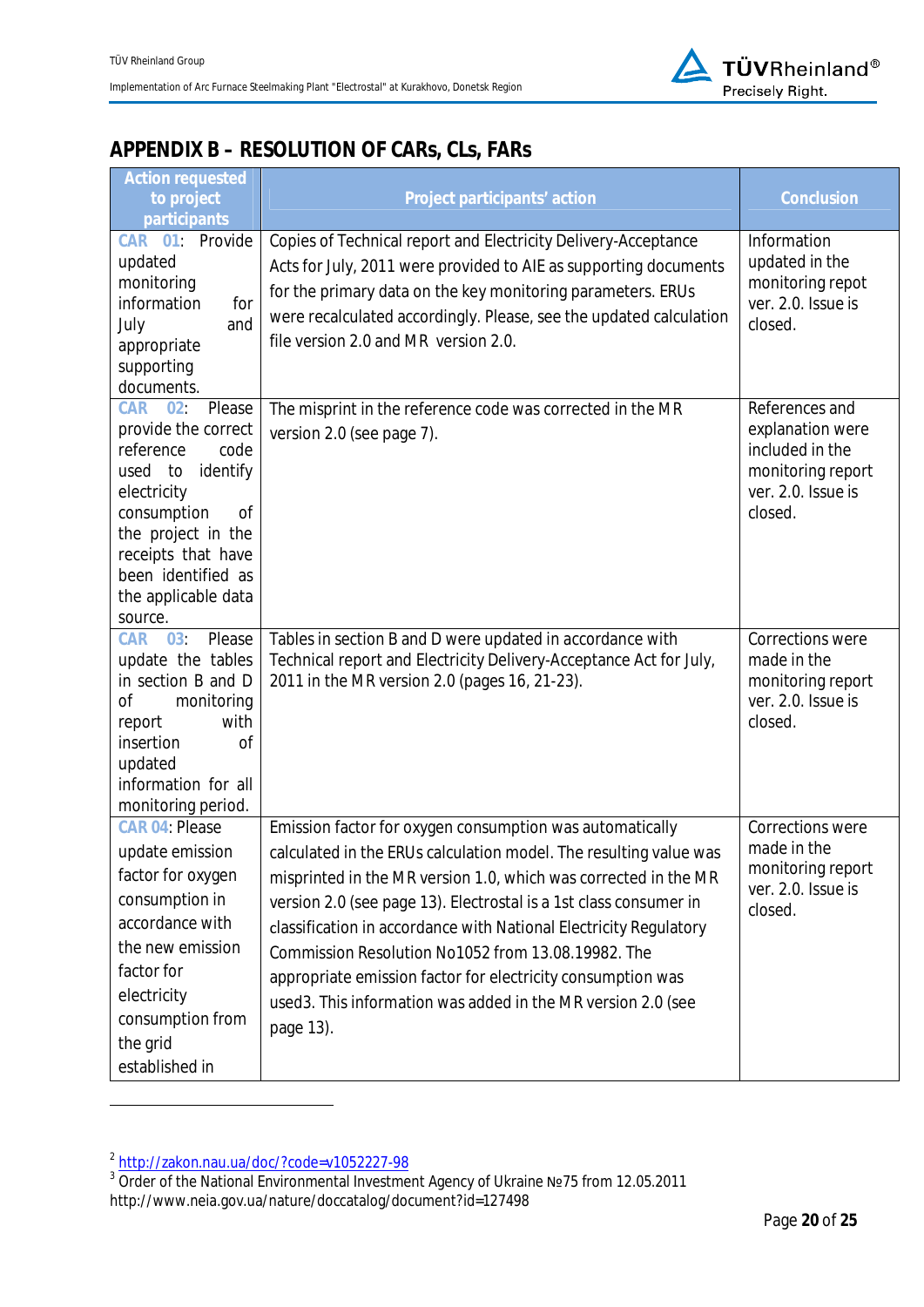

| Order of the<br>National<br>Environmental<br><b>Investment Agency</b><br>of Ukraine Nº75<br>from 12.05.2011.<br>Please provide<br>clear evidence on<br>which type of<br>electricity is used.                           |                                                                                                                                                                                                                                                                            |                                                                                                                              |
|------------------------------------------------------------------------------------------------------------------------------------------------------------------------------------------------------------------------|----------------------------------------------------------------------------------------------------------------------------------------------------------------------------------------------------------------------------------------------------------------------------|------------------------------------------------------------------------------------------------------------------------------|
| CAR 05: Please<br>correct emission<br>factor for steel<br>production for the<br>baseline scenario<br>in accordance with<br>the value<br>determinated in<br>the PDD and<br>update respective<br>supporting<br>document. | Emission factor for steel production for the baseline scenario in<br>calculation model was 1.54305727310108 with PDD referencing<br>the rounded value 1.543. For accuracy and consistency with PDD<br>the value in the calculation file version 2.0. was changed to 1.543. | Corrections were<br>made in the<br>monitoring report<br>ver. 2.0. Calculating<br>model was<br>corrected. Issue is<br>closed. |
| CAR 06: Please<br>provide complete<br>reference for NCV<br>of natural gas                                                                                                                                              | The value of NCV of natural gas used in the MR can be confirmed<br>by methodology available through:<br>http://www.complexdoc.ru/ntdtext/536274/6. The reference was<br>added to MR version 2.0 (page 14) and ERUs calculation file.                                       | References and<br>explanation were<br>included in the<br>monitoring report<br>ver. 2.0. Issue is<br>closed.                  |
| CAR 07: Please<br>correct reference<br>to the equation in<br>table D.1.                                                                                                                                                | Formula numbering was corrected in table D.1. on page 21 of MR<br>version 2.0.                                                                                                                                                                                             | Numbering was<br>made in the<br>monitoring report<br>ver. 2.0. Issue is<br>closed.                                           |
| CAR 08: Update<br>reference for<br><b>World Steel</b><br>Statistical<br>Yearbook.                                                                                                                                      | Reference for World Steel Statistical Yearbook was updated in<br>footnote on page 3 in the MR version 2.0.                                                                                                                                                                 | Reference was<br>made in the<br>monitoring report<br>ver. 2.0. Issue is<br>closed.                                           |
| CAR 09<br>Please<br>correct<br>0f<br>modification<br>fonts<br>(sizes<br>etc.)                                                                                                                                          | Modification of fonts was corrected throughout the monitoring<br>report. See MR version 2.0.                                                                                                                                                                               | Corrections were<br>made in the<br>monitoring report<br>ver. 2.0. Issue is                                                   |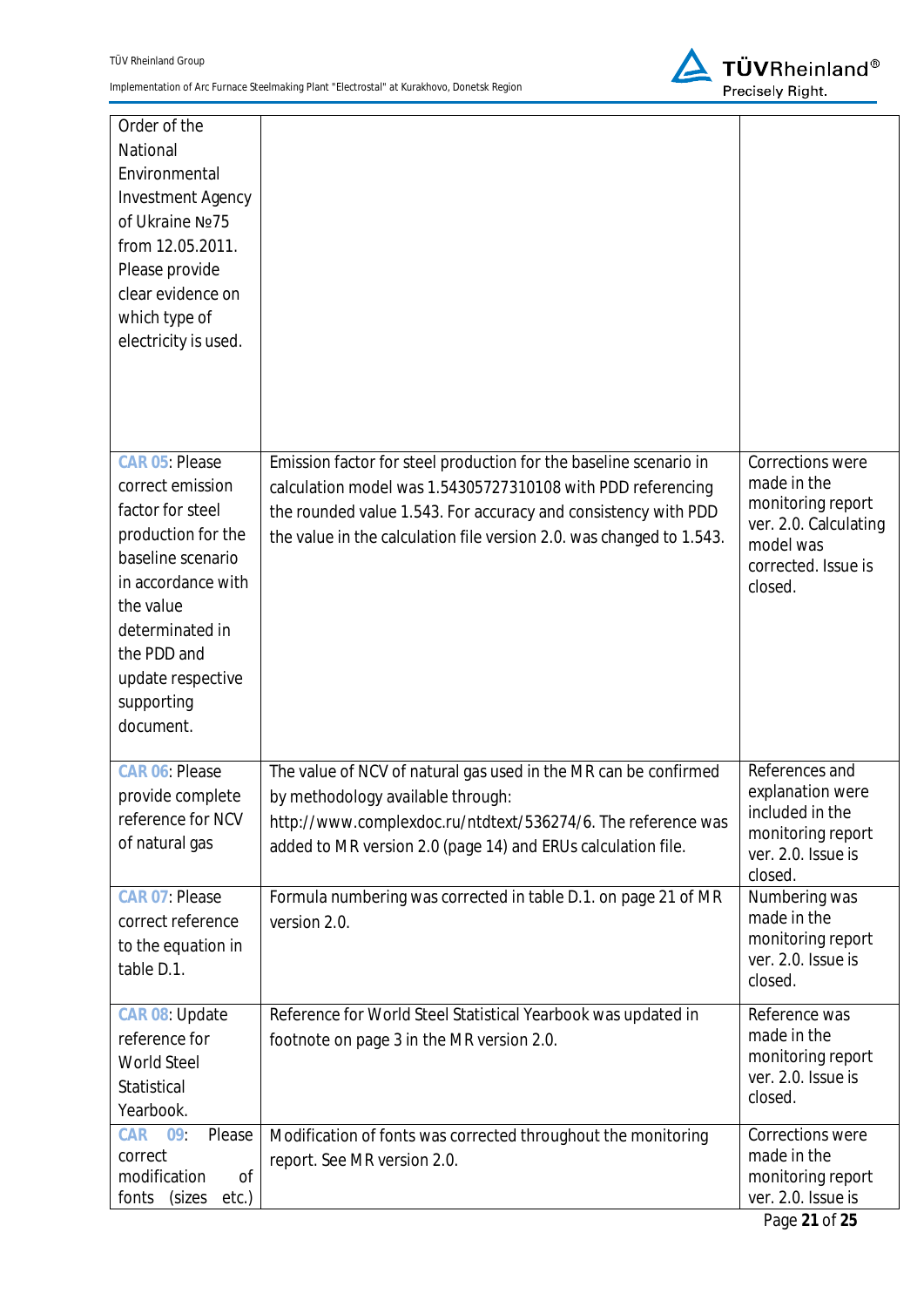

| and<br>text<br>the<br>throughout                                                                                                                                                                                                                                                  |                                                                                                                                                                  | closed.                                                                                                |
|-----------------------------------------------------------------------------------------------------------------------------------------------------------------------------------------------------------------------------------------------------------------------------------|------------------------------------------------------------------------------------------------------------------------------------------------------------------|--------------------------------------------------------------------------------------------------------|
| monitoring report.                                                                                                                                                                                                                                                                |                                                                                                                                                                  |                                                                                                        |
| CAR 10: Please<br>update<br>information for<br>Hopper weigher:<br>actual calibration<br>dates and passport<br>information.                                                                                                                                                        | Calibration dates for Hopper weigher were corrected in MR<br>version 2.0 (page 10).                                                                              | Information has<br>been updated to<br>the monitoring<br>report ver. 2.0.<br>Issue is closed.           |
| CAR 11: Please,<br>clarify the correct<br>calibration interval<br>for the Floor Scales<br>S/N: 73642.                                                                                                                                                                             | Calibration interval for Floor Scales S/N: 73642 is 1 year according<br>to its passport. It was corrected on page 11 of MR version 2.0.                          | <b>Clarification has</b><br>been provided to<br>the monitoring<br>report ver. 2.0.<br>Issue is closed. |
| CAR 12: Please,<br>clarify the correct<br>calibration interval<br>for the Electricity<br>meter "Alpha<br>A1140" S/N<br>01144644 and<br>provide the actual<br>date of the last<br>calibration of the<br>device as well as<br>correct date of the<br>next calibration.              | Calibration interval for Electricity meter "Alpha A1140" S/N<br>01144644 is 8 years according to its passport. It was corrected on<br>page 11 of MR version 2.0. | Clarification has<br>been provided to<br>the monitoring<br>report ver. 2.0.<br>Issue is closed.        |
| CAR 13: Please,<br>clarify the correct<br>calibration interval<br>for the Natural gas<br>fiscal metering<br>system "Floetech"<br>S/N 3060147 and<br>provide the actual<br>date of the last<br>calibration of the<br>device as well as<br>correct date of the<br>next calibration. | Calibration dates for Natural gas fiscal metering system "Floetech"<br>S/N 3060147 were changed in MR version 2.0 (pages 10).                                    | <b>Calibration dates</b><br>were provided to<br>the monitoring<br>report ver. 2.0.<br>Issue is closed. |
| Please<br><b>CAR</b><br>$14^\circ$                                                                                                                                                                                                                                                | License issued by Ukrainian Ministry of Education and Science Nº                                                                                                 | Information has                                                                                        |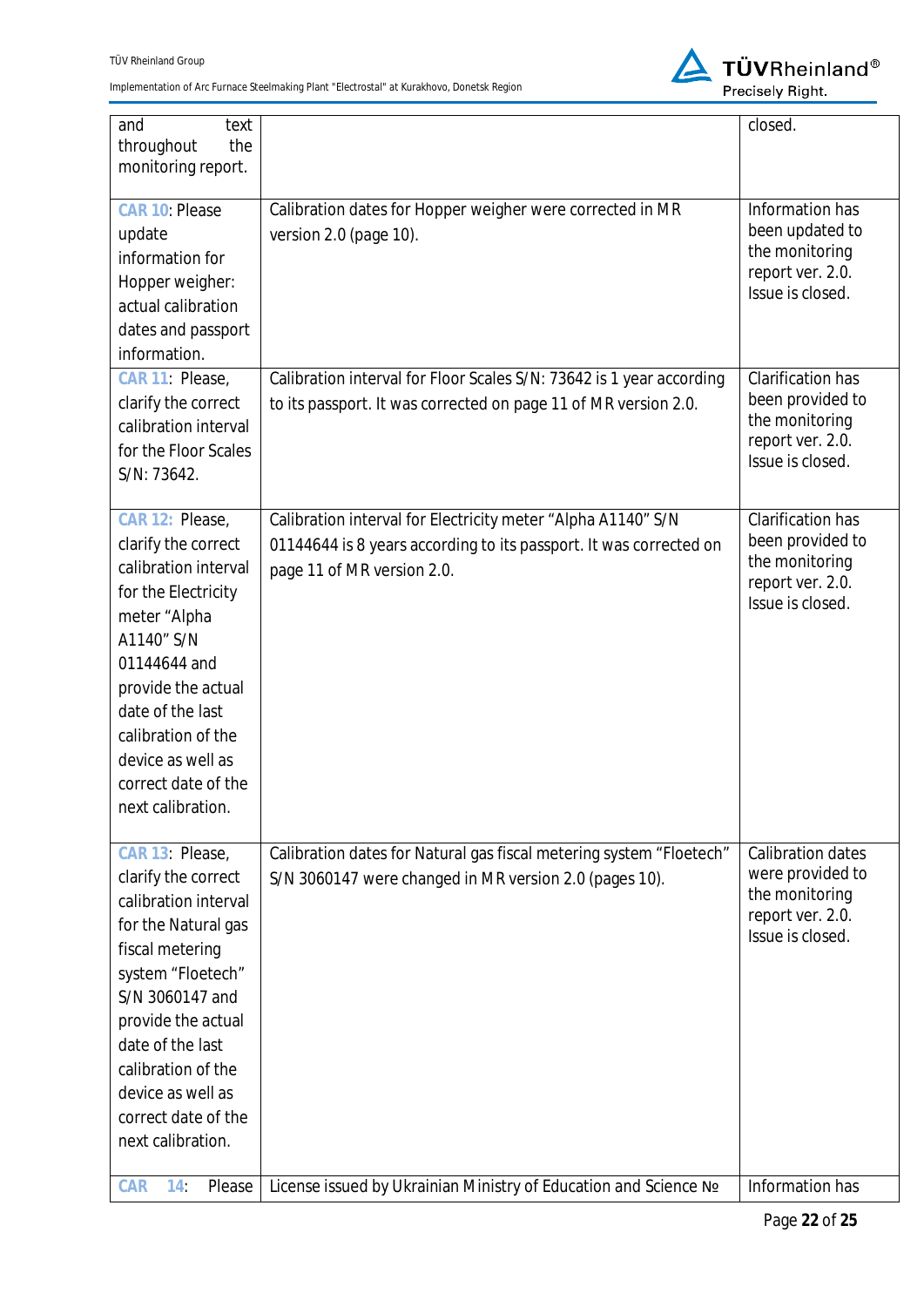

| indicate<br>term of<br>education<br>license<br>validity.                                                                                                                                                                                                                            | 363304 is valid from 26.06.2007 to 26.06.2012. This was added to<br>the footnote on page 19 in MR version 2.0.                                                                                                                                                   | been added to the<br>monitoring report<br>ver. 2.0. Issue is<br>closed.                |
|-------------------------------------------------------------------------------------------------------------------------------------------------------------------------------------------------------------------------------------------------------------------------------------|------------------------------------------------------------------------------------------------------------------------------------------------------------------------------------------------------------------------------------------------------------------|----------------------------------------------------------------------------------------|
| CL 01: Please<br>provide complete<br>reference for NCV<br>of anthracite. In<br><b>IPCC 2006</b><br>Guidelines for<br>National<br>Greenhouse Gas<br>Inventories,<br>Volume 2 Energy,<br>Chapter 1<br>Introduction (table<br>1.2, page 18) the<br>value 23 865 kJ/kg<br>wasn't found. | The value 23 865 kJ/kg can be found in IPCC 2006 Guidelines for<br>National Greenhouse Gas Inventories, Volume 2 Energy, Chapter 1<br>Introduction (table 1.1, page 1.14). The reference was corrected in<br>MR version 2.0 (page 15) and ERUs calculation file. | Reference was<br>provided to the<br>monitoring report<br>ver. 2.0. Issue is<br>closed. |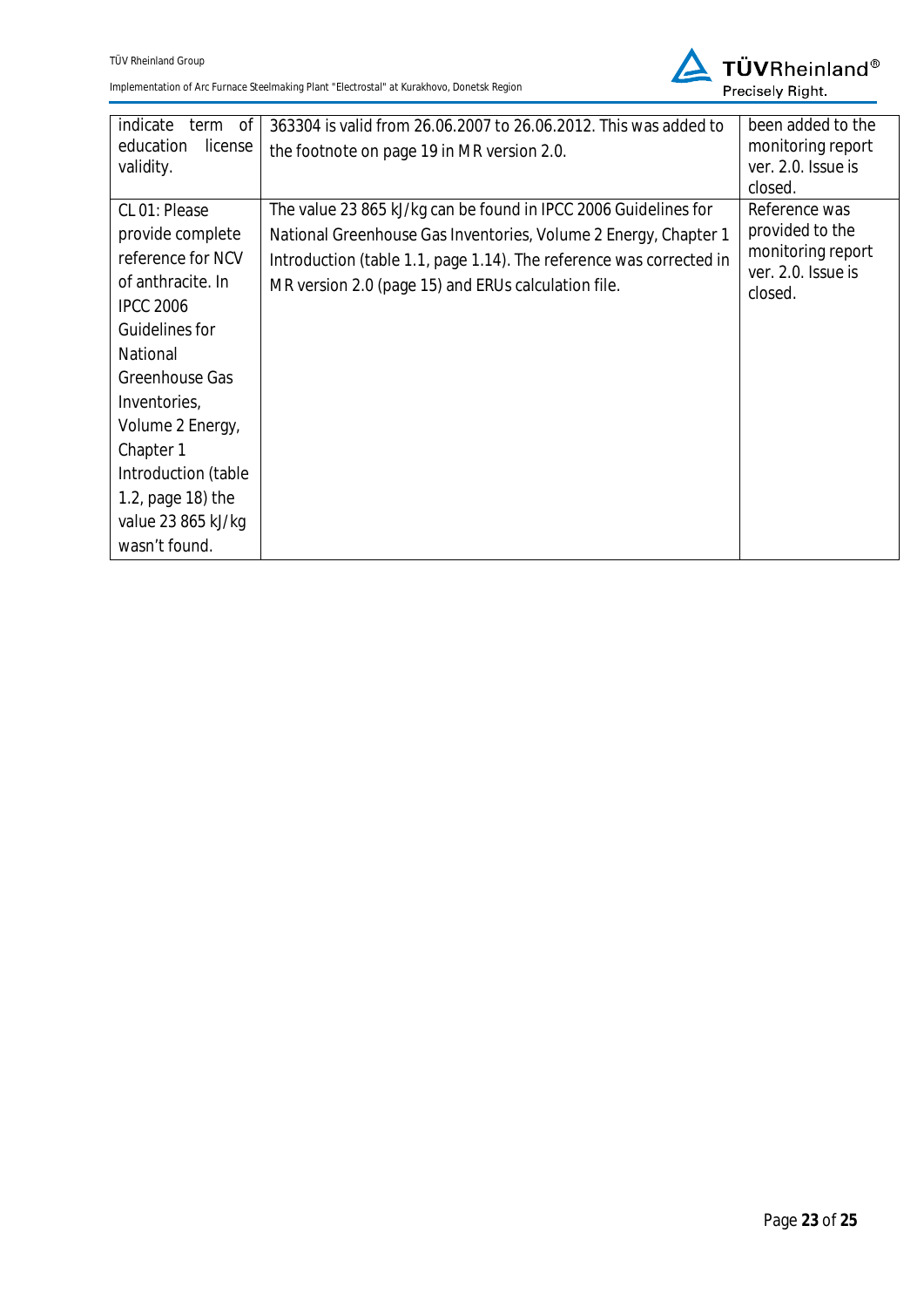

## **REFERENCES**

- 1. Project Design Document "Implementation of Arc Furnace Steelmaking Plant "Electrostal" at Kurakhovo, Donetsk Region" Version 2.0 dated 27th May 2010
- 2. Determination Report NO. UKRAINE/0111/2010 Rev. 01 dated 04/06/2010
- 3. Third Periodic Annual Monitoring Report Version 1.0 dated 21 June 2011
- 4. Third Periodic Annual Monitoring Report Version 2.0 dated 10 August 2011
- 5. Second Periodic Annual JI Monitoring Report Version 1.0 dated 21 March 2011
- 6. Initial and First Periodic Verification Report No UKRAINE/0131/2010 Rev.02 dated 16.09.2010  $(01.04.2008 - 31.05.2010)$
- 7. Second Verification Report NºTRU009JI VR2 Revision 02 dated 20<sup>th</sup> of April 2011 (01.06.2010 28.02.2011)
- 8. Letter of Approval by the Netherlands ref. 2010JI11 issued at 22 April 2010
- 9. Letter of Approval by the Ukraine ref. 1243/23/7 issued at 19 August 2010
- 10. Passport of the meter EA 02RAL-BE4, ser. Nº01144644. Verification date 13/09/2006.
- 11. Passport BBET 150 ser. Nº061202763. Certificate of the verification dated 21/06/2011.
- 12. Passport automobile electrical metric scale BTA-60 ser. Nº 061002044. Certificate of verification dated 22/06/2011.
- 13. Passport weight meter 4BDU\_1500. Certificate of verification dated 28/01/2011.
- 14. Passport natural gas meter Flowtek. Certificate of verification dated 12/11/2009.
- 15. Passport oxygen meter Optimass8000. Certificate of verification dated 03/01/2011.
- 16. Passport measurement device BCS\_M584. Certificate of verification dated 19/07/2011.
- 17. Statement of acceptance transferring of the electricity for March 2010 of LLC "Electrostal" dated 01/03/2011.
- 18. Statement of acceptance transferring of the electricity for April 2011 of LLC "Electrostal" dated 01/04/2011.
- 19. Statement of acceptance transferring of the electricity for May 2011 of LLC "Electrostal" dated 01/05/2011.
- 20. Statement of acceptance transferring of the electricity for June 2011 of LLC "Electrostal" dated 01/06/2011.
- 21. Statement of acceptance transferring of the electricity for July 2011 of LLC "Electrostal" dated 01/07/2011.
- 22. Technical report of the steel complex LLC "Electrostal for March 2010
- 23. Technical report of the steel complex LLC "Electrostal for April 2011
- 24. Technical report of the steel complex LLC "Electrostal for May 2011
- 25. Technical report of the steel complex LLC "Electrostal for June 2011
- 26. Technical report of the steel complex LLC "Electrostal for July 2011
- 27. Statement of evidence on the electricity counters for May 2011
- 28. Statement of evidence on the electricity counters for June 2011
- 29. Technical report on oxygen consumption for March 2011
- 30. Technical report on oxygen consumption for April 2011
- 31. Technical report on oxygen consumption for May 2011
- 32. Technical report on oxygen consumption for June 2011
- 33. Technical report on natural gas consumption for March 2011
- 34. Technical report on natural gas consumption for April 2011
- 35. Technical report on natural gas consumption for May 2011
- 36. Technical report on natural gas consumption for June 2011
- 37. Production reports of the technical report CCM 2011 (March 2011)